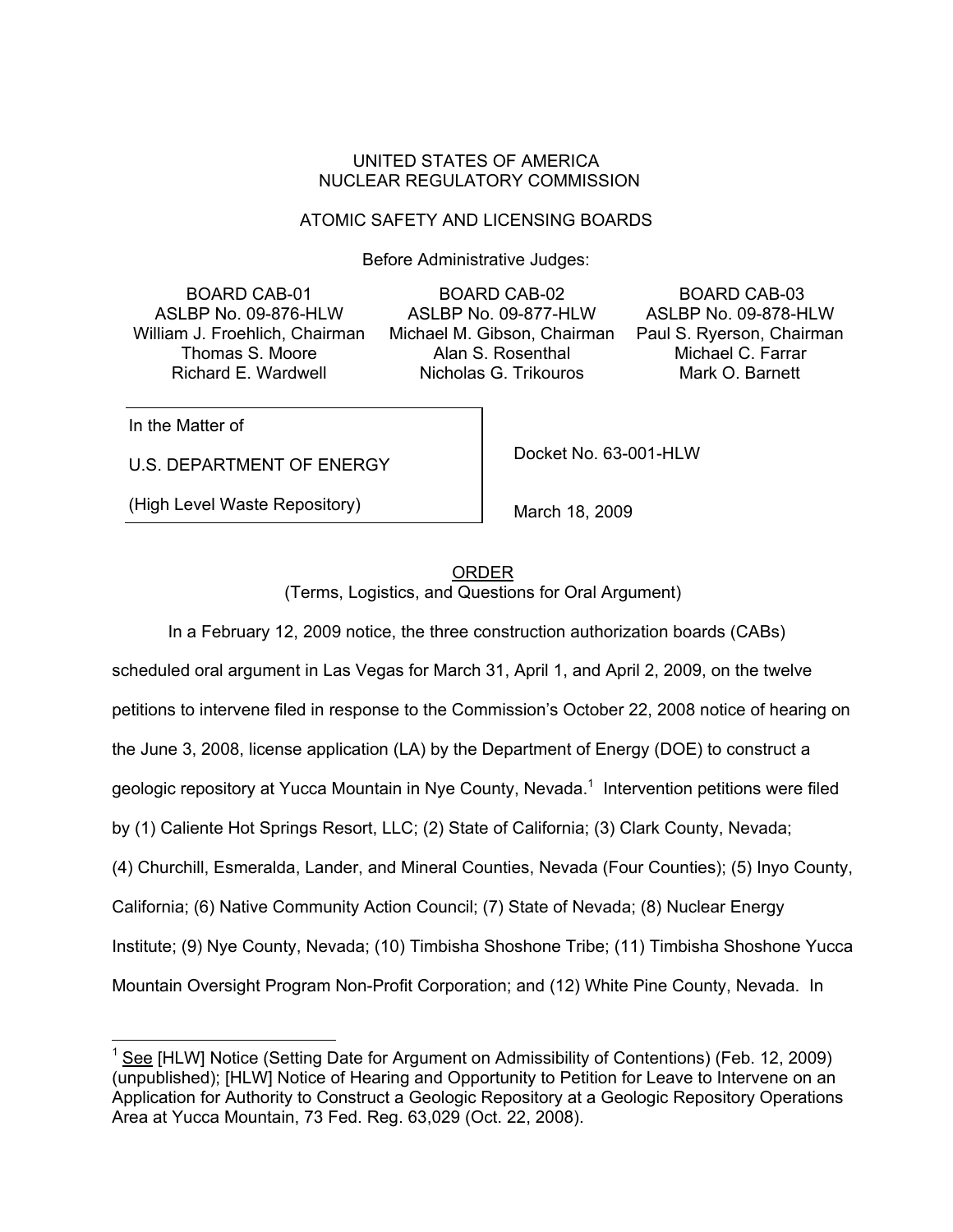addition, Eureka County, Nevada and Lincoln County, Nevada filed requests to participate as interested governmental bodies under 10 C.F.R. § 2.315(c) and, pursuant to 10 C.F.R. § 2.1001, DOE and the NRC Staff are designated parties to the proceeding.

 At least one counsel for each petitioner and party who has filed an appropriate notice of appearance shall attend the oral argument in Las Vegas. Because the participation of Eureka and Lincoln Counties is unopposed,<sup>2</sup> counsel for those counties are welcome to attend but will not be permitted to participate in oral argument.

A. Terms of Oral Argument

1. Times and Location

 Unless otherwise announced, oral argument will begin each morning at 9:00 a.m. PDT at the Las Vegas Hearing Facility (LVHF), Pacific Enterprise Plaza, Building 1, 3250 Pepper Lane, Las Vegas, Nevada. Counsel should expect a 90-minute lunch break each day and the Boards will strive to conclude each session by 5:00 p.m., but the arguments might go later.

 The oral argument will be open to the public and will be webstreamed. In any event, the Digital Data Management System (DDMS) will be utilized for the argument. In addition, members of the public and other interested counsel and representatives may observe the oral argument on the hearing room monitors in the Atomic Safety and Licensing Board Panel's hearing room, third floor, Two White Flint North, 11545 Rockville Pike, Rockville, Maryland beginning at 12:00 noon, EDT, on each of the three mornings.

 $2$  See Answer of [DOE] to Eureka County, Nevada's Request to Participate as Interested Governmental Participant (Jan. 15, 2009) at 2; Answer of [DOE] to Lincoln County, Nevada's Corrected Request to Participate as Interested Governmental Participant (Jan. 15, 2009) at 2; NRC Staff Answer to Intervention Petitions (Feb. 9, 2009) at 32.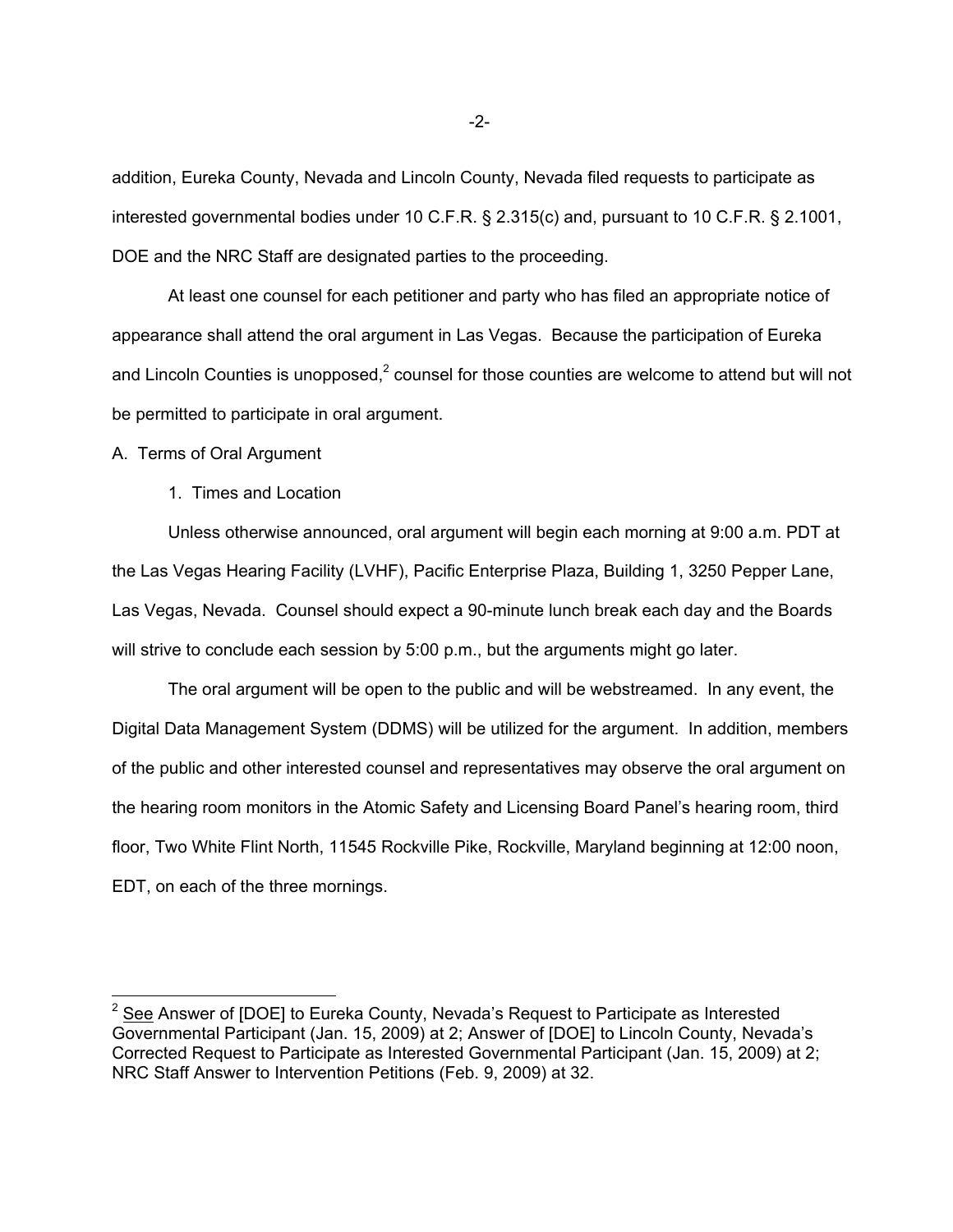#### 2. Structure of Argument

As indicated in the notice establishing the Licensing Boards, $3$  the Chief Administrative Judge has yet to make a final allocation among the three CABs of the intervention petitions and proffered contentions. Therefore, counsel for all petitioners and parties should prepare thoroughly with regard to their respective pleadings. Each CAB will sit separately for one of the three days of argument. All counsel should be prepared to answer questions about any subject in their respective pleadings on any of the three days of argument before any one of the three CABs.

 Because of the number of intervention petitions and proffered contentions and the near universal opposition to the hundreds of proffered contentions by DOE and the Staff, the argument each day likely will not be rigidly structured with each counsel presenting argument from the podium in a predetermined set order with a reserved time for rebuttal. Rather, each CAB will be directing questions to counsel at the counsel table and focusing upon a specific number of overarching issues. Further, the CABs' questions regarding proffered contentions likely will be general or generic in the context of the application of the overarching issues.

 Insofar as possible, counsel with common interests should try to agree among themselves on lead responsibility for particular issues, so as to minimize duplicative arguments. So there is no misunderstanding, however, all counsel should be prepared to answer questions from any Board about any overarching issue implicated in its pleadings and specific questions about the contentions in its filings. At the beginning of argument, each CAB chairman will announce any particular procedures the Board will follow that day.

On Tuesday, March 31, CAB-03 will sit and, *inter alia*, focus upon the overarching issues involved in contentions raising issues under the National Environmental Policy Act (NEPA),

-3-

 3 See [HLW] Establishment of Atomic Safety and Licensing Boards, 74 Fed. Reg. 4477 (Jan. 26, 2009).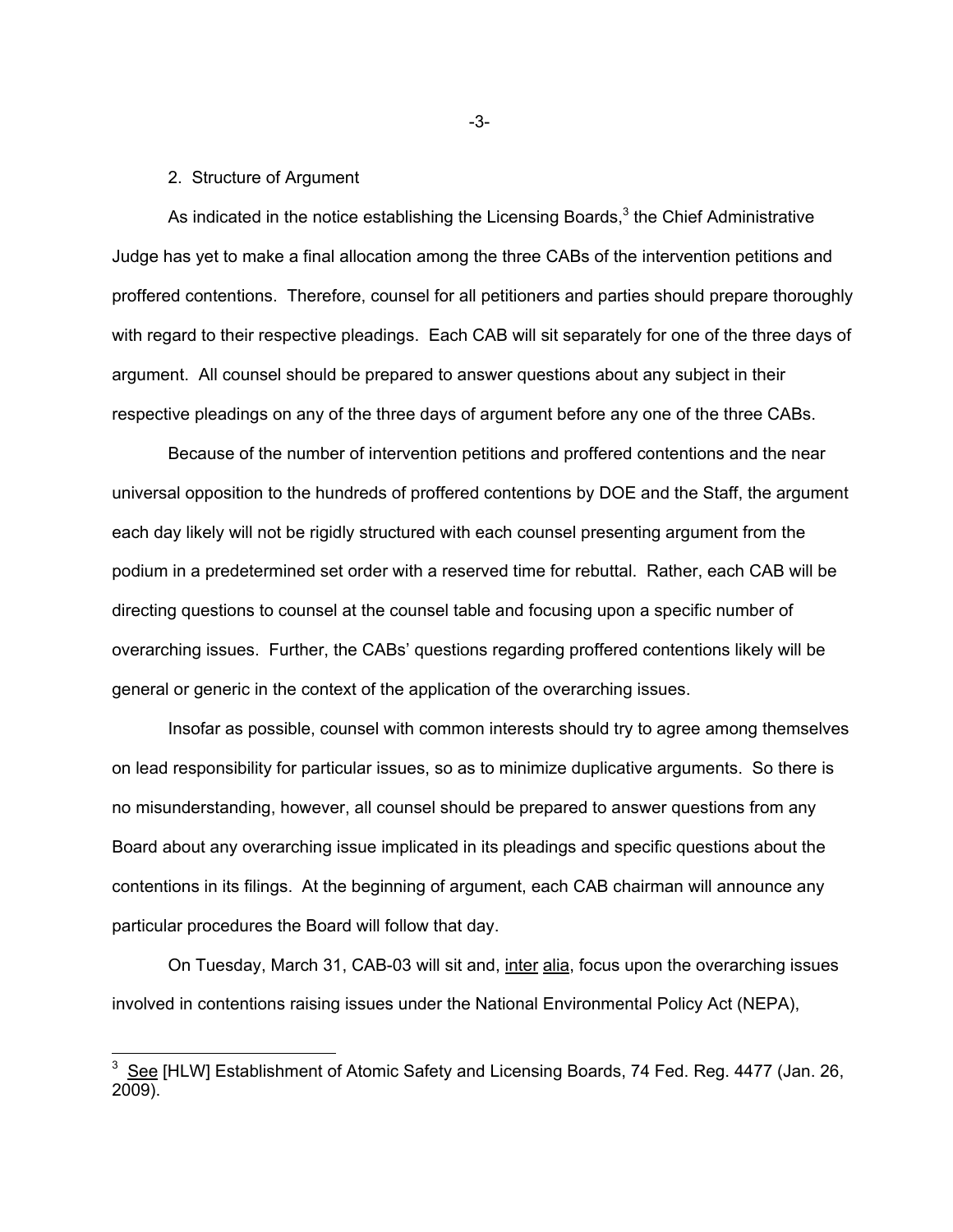including the application of 10 C.F.R. § 51.109 and 10 C.F.R. § 2.326. In that regard, the Board also will examine the overarching issues presented by the various challenges to the transportation aspects of DOE's environmental documents. The Board will address the various overarching issues concerning the numerous challenges to the models employed by DOE in its safety analysis report (SAR). Finally, the Board will consider the Nuclear Energy Institute's standing. Certain subject areas and questions that CAB-03 wishes counsel to be prepared to address are set forth in Appendix A to this Order.

On Wednesday, April 1, CAB-02 will sit and, inter alia, focus upon the various overarching issues involved with the form, adequacy, and sufficiency of the affidavits and declarations filed by the petitioners, including the adequacy of references and analysis set forth in the affidavits and declarations of the petitions. The Board will also be examining the issues involved in the application of the reasonable expectation standard in 10 C.F.R. § 63.31(a) in the context of postclosure uncertainties for the geologic repository. Finally, CAB-02 will be inquiring of counsel about the various issues surrounding the claims of petitioners Native Community Action Council, the Timbisha Shoshone Tribe, and the Timbisha Shoshone Yucca Mountain Oversight Program Non-Profit Corporation. Additional subject areas and questions that CAB-02 wishes counsel to be prepared to address are set forth in Appendix B to this Order.

On Thursday, April 2, CAB-01 will sit and, inter alia, focus upon the various overarching issues involved in the provisions of 10 C.F.R. § 2.1012(b) regarding compliance with the requirements of the Licensing Support Network (LSN) and orders of the Pre-License Application Presiding Officer Board. Additionally, the Board will examine the issues regarding the so-called heightened standard for contention admissibility argument posited by DOE in its answers to most of the intervention petitions. Certain subject areas and questions that CAB-01 wishes counsel to be prepared to address are set forth in Appendix C to this Order.

-4-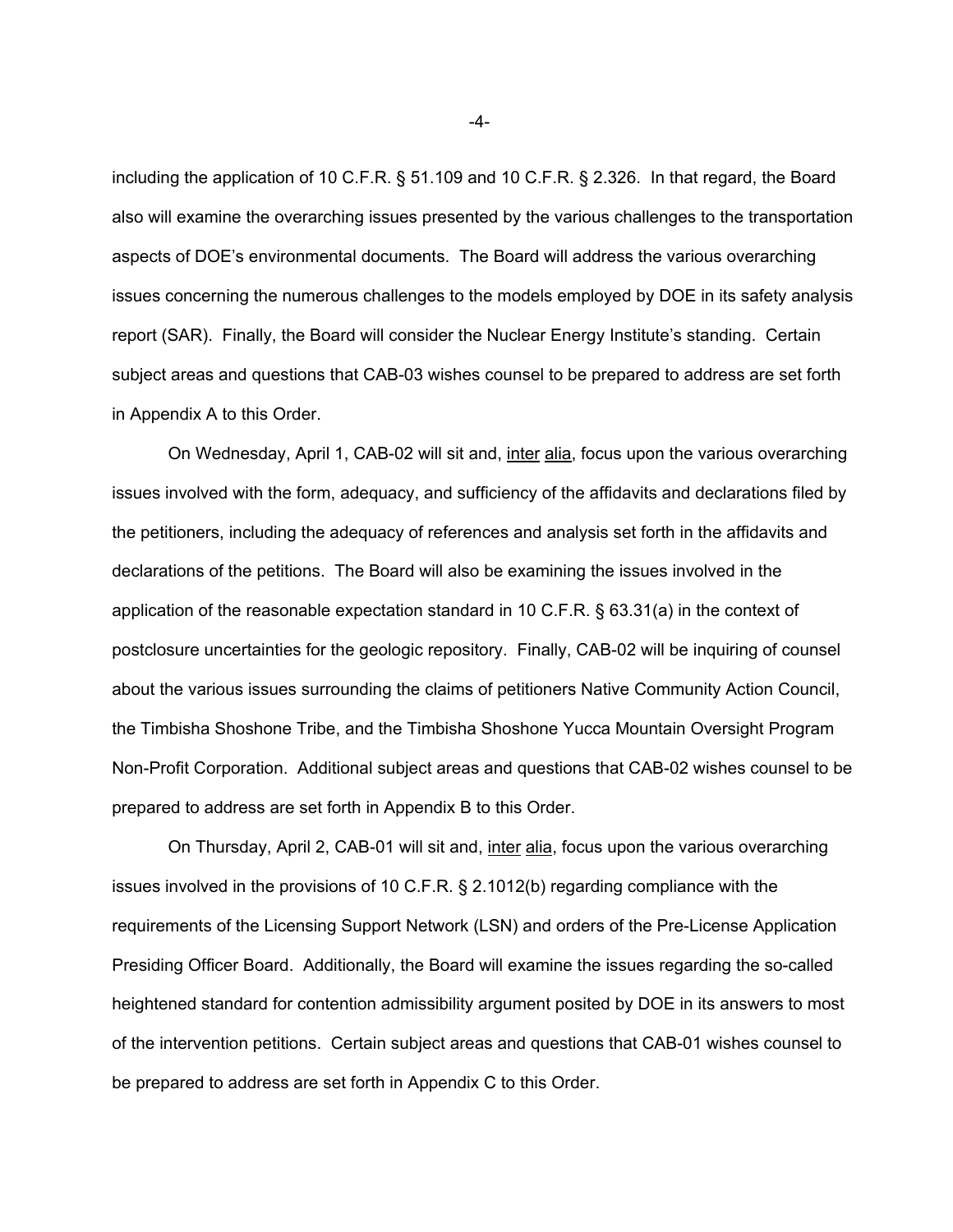#### 3. Participants

Oral argument shall be limited to counsel who have filed an appropriate notice of appearance on behalf of a petitioner or party. $4$  For purposes of oral argument, counsel tables in the well of the LVHF are reserved for counsel and will be assigned to each petitioner and party. No other persons will be allowed in the well of the LVHF during oral argument. The tables directly behind the well are reserved for the litigation support teams of the petitioners and parties. Although normally licensing boards permit only one counsel to present argument, because of the number of proffered contentions filed by the State of Nevada (Nevada) in its Petition, the CABs will permit two counsel for Nevada as well as two counsel for DOE and the Staff to present argument on any day.

#### 4. DDMS

-

Every filing in Docket No. 63-001-HLW that is available on the Electronic Hearing Docket (EHD) is capable of being displayed by the Clerk of Court on the computer monitors in the LVHF. Thus, all petitions, answers, and replies are available on the DDMS in the hearing room. Further, upon request, the Clerk of Court will quickly retrieve for display on the DDMS individual contentions, answers, and replies to the individual contention. Access to the LA, however, is limited solely to those specific provisions referenced in contentions, answers, and replies cited in accordance with the directions set forth in [HLW] Order (Addressing Procedural Matters) (Jan. 15, 2009) at 3 (unpublished) and [HLW] CAB Case Management Order #1 (Jan. 29, 2009) (unpublished).

-5-

 $4$  See 10 C.F.R. § 2.314; [HLW] CAB Case Management Order #1 (Jan. 29, 2009) at 2 (unpublished); [HLW] Memorandum and Order (Agenda for Telephonic First Prehearing Conference) (Mar. 4, 2009) at 1-2 (unpublished).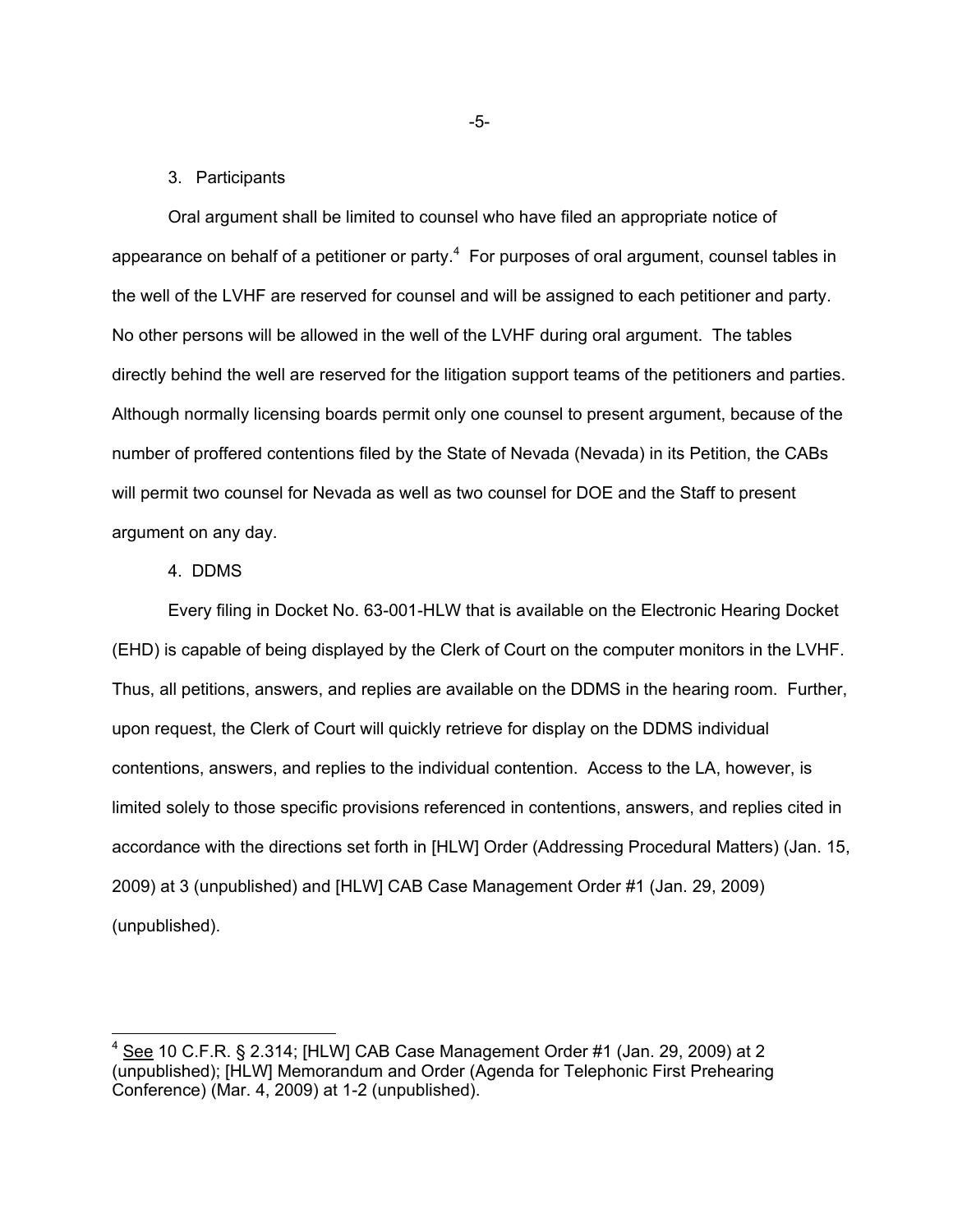#### 5. To Help Facilitate an Accurate Transcript

To ensure a readable and accurate transcript of the oral argument, the participants and parties, to the extent practicable, should prepare and serve via the EIE, by noon on Friday, March 27, 2009, a list of specialized terms and their pronounced acronyms (e.g., Office of Civilian Radioactive Waste Management-OCRWM; Reasonably Maximally Exposed Individual-RMEI; Quality Assurance Requirements and Description-QARD; Geologic Repository Operations Area-GROA) and technical words (e.g., paleoclimate, anthropogenic, microbial denitrification, anaerobic respiration) used in their contentions, answers, and replies that likely will be used by counsel at argument.

#### B. Logistics

#### 1. Las Vegas Hearing Facility

 Upon arrival at the front entrance of the LVHF, all persons seeking to enter the building will be required to present at least one form of photo identification and then undergo a security screening process. Given that LVHF security procedures permit only a limited number of individuals to occupy the lobby at one time, people seeking entry may temporarily need to wait outside. Thus, everyone is encouraged to arrive at the LVHF well in advance of the beginning time for oral argument. Counsel should arrive even earlier to ensure that they are present and ready to begin the oral argument at the designated time.

 Members of the public seeking to view the argument in the Rockville hearing room will be required to present photo identification and undergo security screening upon arrival at the main entrance to the NRC Headquarters' Two White Flint North building. All Rockville attendees should allow adequate time for the required security procedures and plan to arrive in advance of 12:00 p.m. EDT on March 31, April 1, and April 2, 2009. Individuals seeking to expedite their entry to the NRC headquarters complex should send an email (with the subject line stating

-6-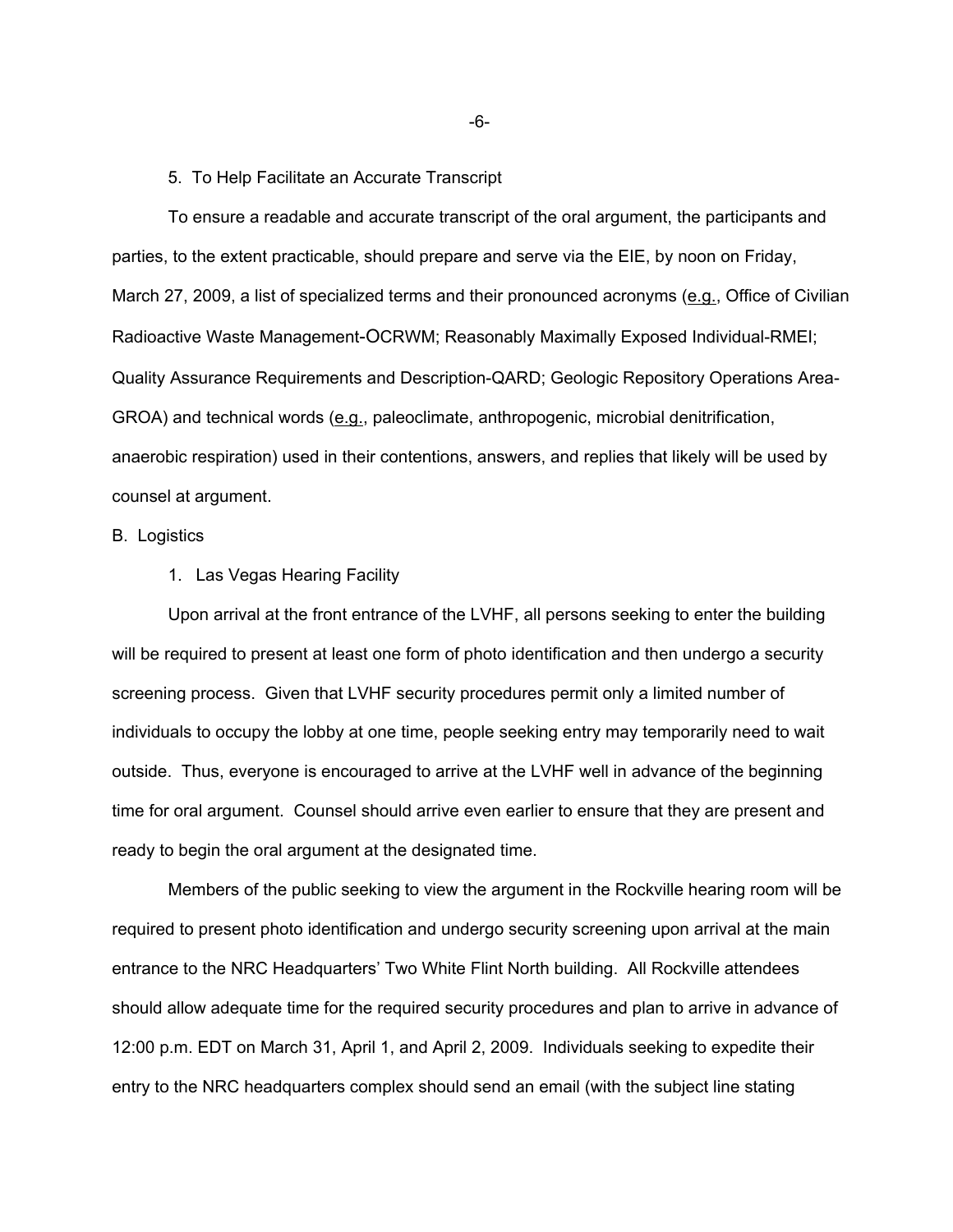"Registration-HLW Proceeding"), containing the names of the persons planning to attend the oral argument at the Rockville hearing room to Ms. Karen Valloch (karen.valloch@nrc.gov) no later than March 27, 2009.

2. Conference Rooms

 Because there are only eight (8) conference rooms in the LVHF, the rooms are assigned as follows. DOE, NRC Staff, and Nevada will each have their own conference room. The remaining conference rooms will be shared by petitioners as follows: (1) Nuclear Energy Institute and Caliente Hot Springs Resort, LLC; (2) Nye County, Inyo County, and Native Community Action Council; (3) Clark County and Timbisha Shoshone Tribe; (4) Four Counties and White Pine County; and (5) the State of California and Timbisha Shoshone Yucca Mountain Oversight Program Non-Profit Corporation. Eureka and Lincoln Counties are not assigned a conference room because they will not be participating in the oral argument. Use of the assigned conference rooms is, of course, voluntary.

 Access to the conference room is limited to a maximum of eight (8) authorized individuals who are part of the litigation team for the petitioner and parties. Each petitioner and party who wishes to use an assigned conference room must email Ms. Karen Valloch (karen.valloch@nrc.gov) on or before March 25, 2009 and provide a list of all individuals who will need access to the conference room. Access and use is limited to the time period starting one hour prior to the oral argument and ending one hour after the CAB has adjourned for the day. Conference rooms cannot be locked and should not be considered secure repositories for important and sensitive documents, briefcases, purses, or other valuables. In addition, access to the conference room area will require each authorized individual to obtain an access badge and four-number PIN to be used on, and only on, March 31, April 1, and April 2, 2009, and to comply with applicable security restrictions. Authorized individuals shall not allow non-authorized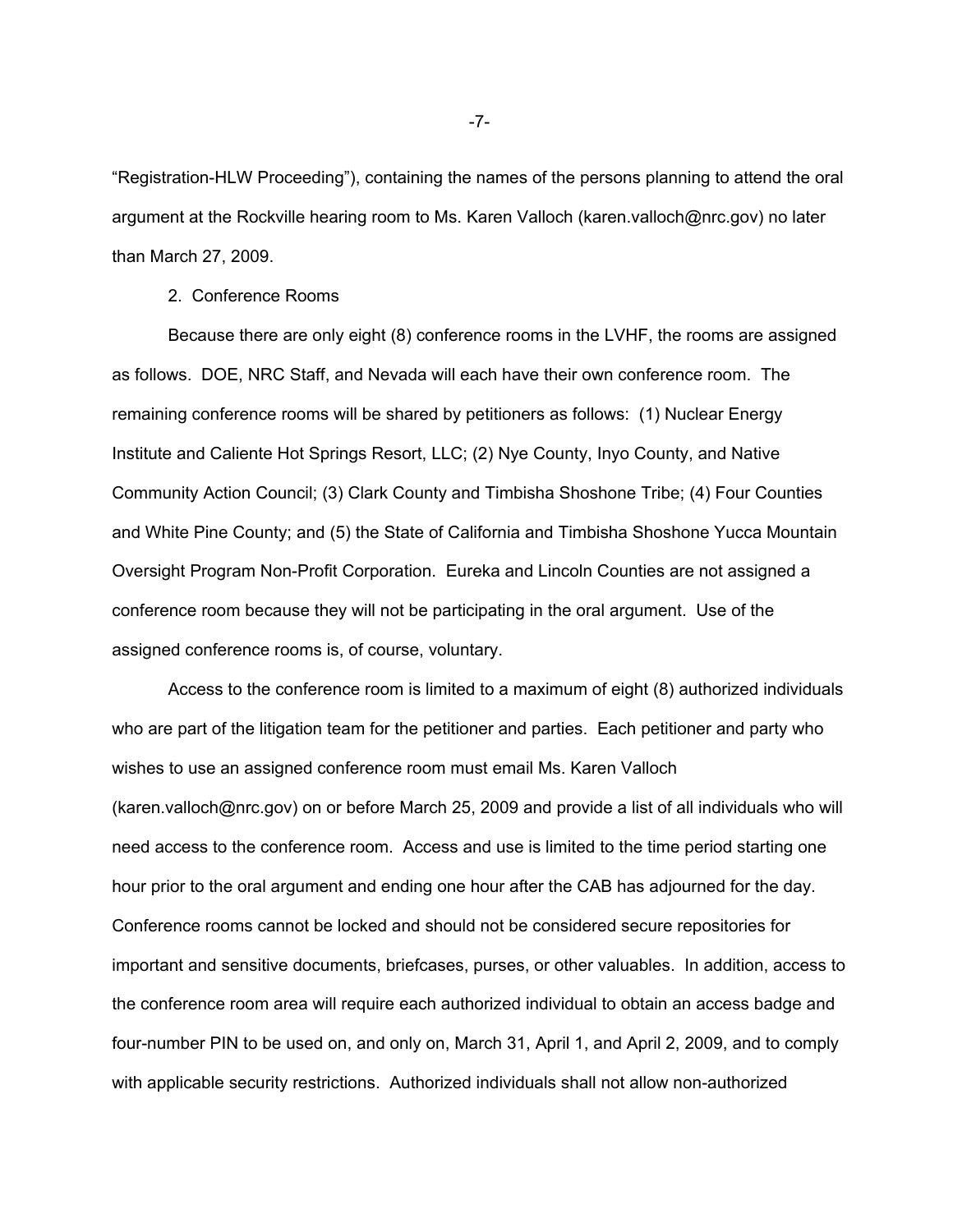individuals to enter the conference room area. Authorized individuals shall have no access to those areas of the LVHF used and occupied by the CAB Boards, their law clerks and staff, and other LVHF staff. For more detailed information and restrictions on conference room access, counsel and their litigation teams should consult the attached LVHF Policy and Procedures for Participants (see Appendix D).<sup>5</sup>

2. Parking

 Counsel, including counsel for Eureka and Lincoln Counties, may obtain a reserved parking space at the LVHF in connection with the oral argument. To do so, counsel should submit a request to Ms. Karen Valloch (karen.valloch@nrc.gov) on or before March 25, 2009. Use of such reserved parking spaces for the oral argument will be limited to a maximum of two vehicles for each petitioner or party and is limited to the time period starting one hour prior to the oral argument and ending one hour after the CAB has adjourned for the day. Significant security restrictions apply and must be followed. Counsel seeking use of a reserved parking space must provide Ms. Valloch a list identifying the driver and an alternate individual responsible for the vehicle. Counsel and their litigation teams should refer to the LVHF Policies and Procedures for

<sup>&</sup>lt;sup>5</sup> Additionally, the Policy and Procedures for Participants can be found on the Licensing Support Network at:

http://www.lsnnet.gov/download/lasvegasfacilitypoliciesproceduresparticipants0309final.pdf (last accessed March 18, 2009).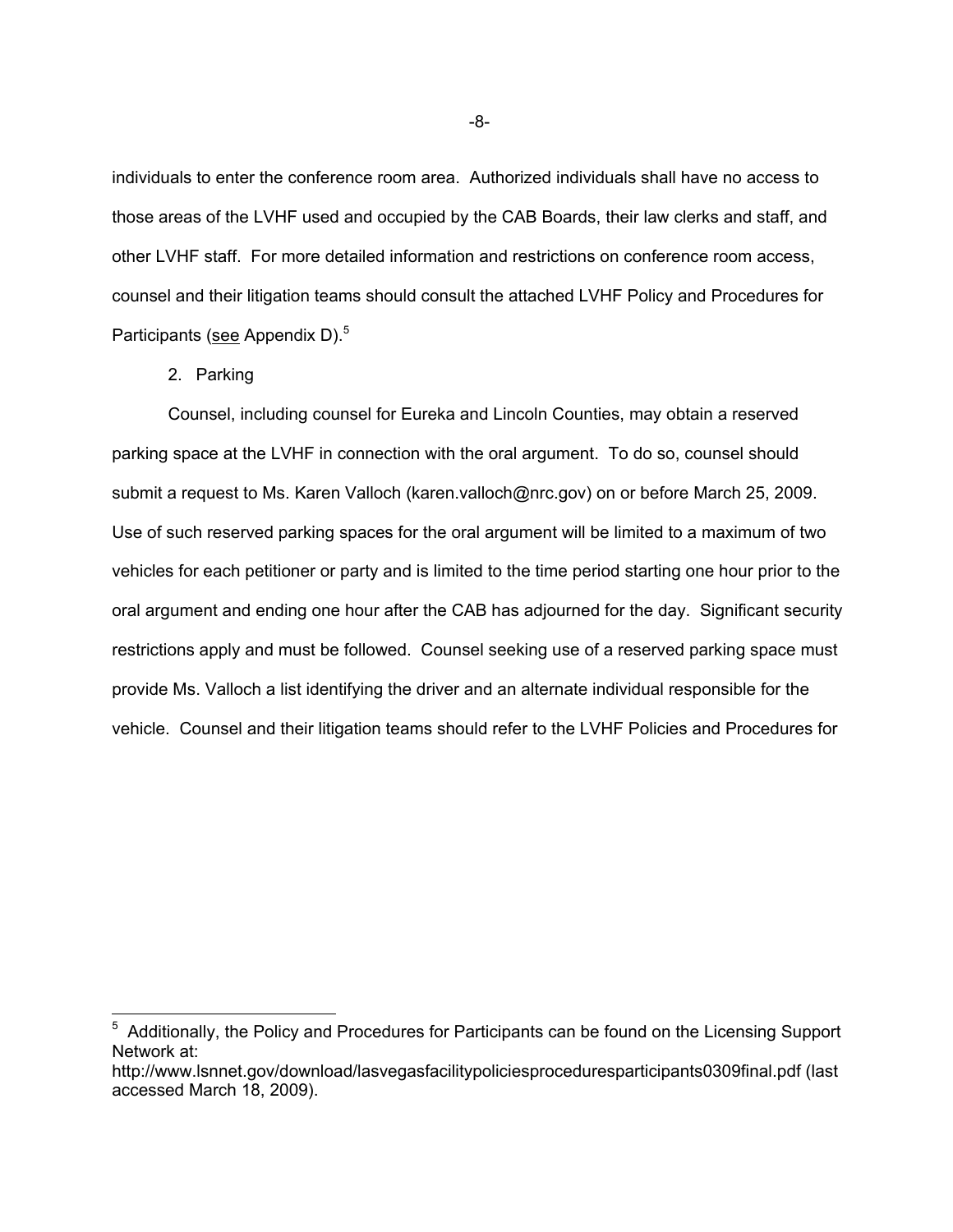Participants in Appendix D for more detailed information about parking access and other parking alternatives. Failure to abide by these procedures will result in the denial of such a request.

It is so ORDERED.

FOR THE ATOMIC SAFETY AND LICENSING BOARDS

*/RA/* 

\_\_\_\_\_\_\_\_\_\_\_\_\_\_\_\_\_\_\_\_\_\_\_\_\_\_\_\_\_\_\_\_ William J. Froehlich, Chairman, CAB-01 ADMINISTRATIVE JUDGE

*/RA/*

\_\_\_\_\_\_\_\_\_\_\_\_\_\_\_\_\_\_\_\_\_\_\_\_\_\_\_\_\_\_\_\_ Michael M. Gibson, Chairman, CAB-02 ADMINISTRATIVE JUDGE

*/RA/*

Paul S. Ryerson, Chairman, CAB-03 ADMINISTRATIVE JUDGE

\_\_\_\_\_\_\_\_\_\_\_\_\_\_\_\_\_\_\_\_\_\_\_\_\_\_\_\_\_\_\_\_

Rockville, Maryland March 18, 2009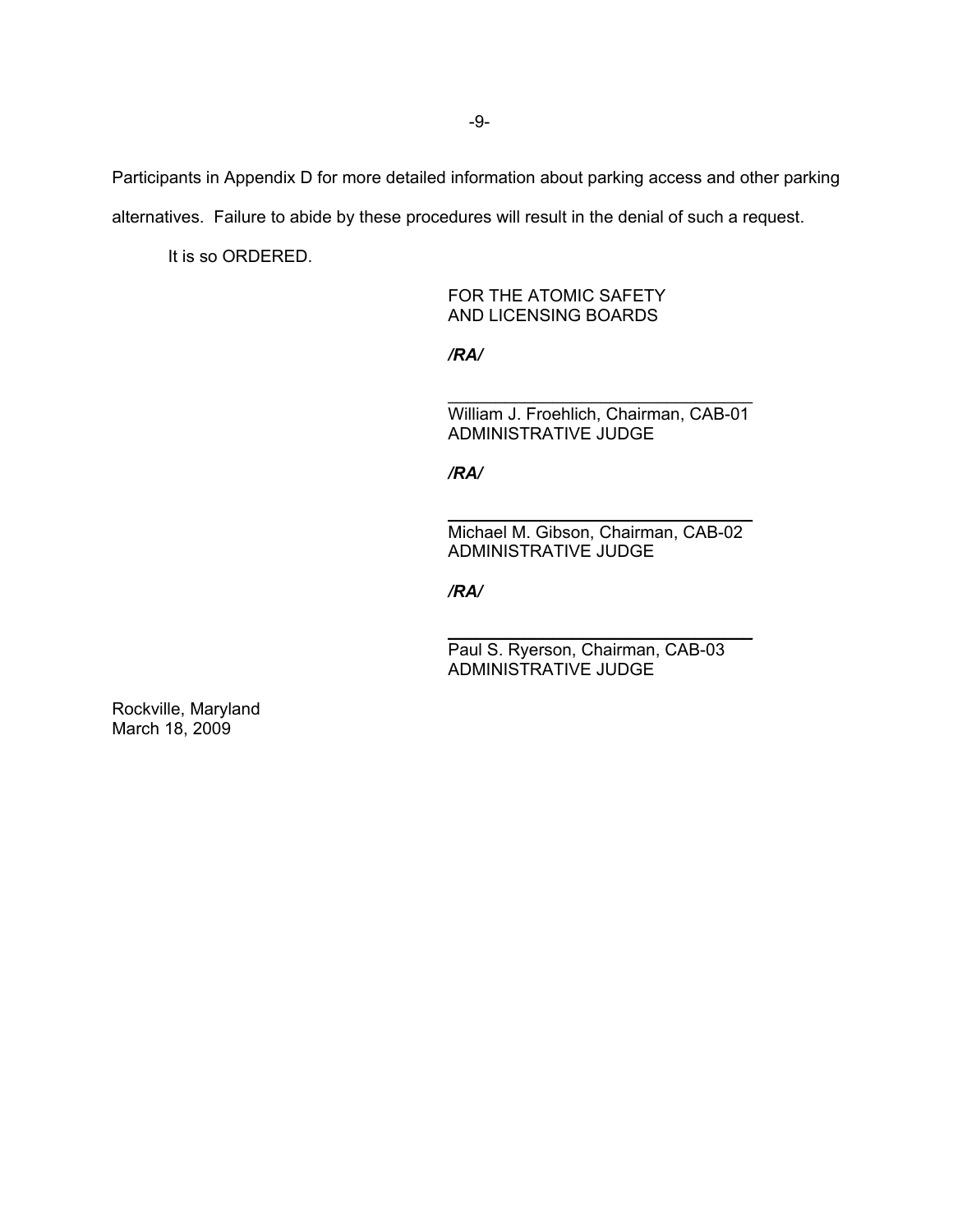# **APPENDIX A**

# March 31, 2009 (CAB-03)

#### I. NEPA contentions

- A. Specific regulatory pleading requirements
	- 1. 10 C.F.R. § 51.109
	- 2. 10 C.F.R. § 2.326
- B. Effect of Notice of Hearing on regulatory pleading requirements
- C. Effect of Nuclear Energy Institute v. Env't Prot. Agency, 373 F.3d 1251, 1313-14 (D.C. Cir. 2004) on regulatory pleading requirements
- D. Standard for NRC review of DOE environmental documents
	- 1. What is the proper standard?
	- 2. Does standard for merits adjudication affect admissibility of contentions?
- E. Must all environmental contentions be supported by one or more affidavits?
- II. NEPA/transportation contentions
	- A. What are NRC's responsibilities under NEPA with respect to transportation of nuclear waste to the proposed repository?
	- B. Must NRC analyze all environmental effects of the proposed repository, or merely the effects of activities over which NRC has direct regulatory control?
	- C. Are the proposed repository and the transportation of waste to the proposed repository inextricably linked?
	- D. Res judicata and jurisdictional issues (see, e.g., Nev. v. Dep't of Energy, 457 F.3d 78 (D.C. Cir. 2006))
		- 1. For Nevada
		- 2. For other petitioners
- III. TSPA model-based contentions
	- A. Which party has the burden of demonstrating the effect of an alleged deficiency upon the TSPA?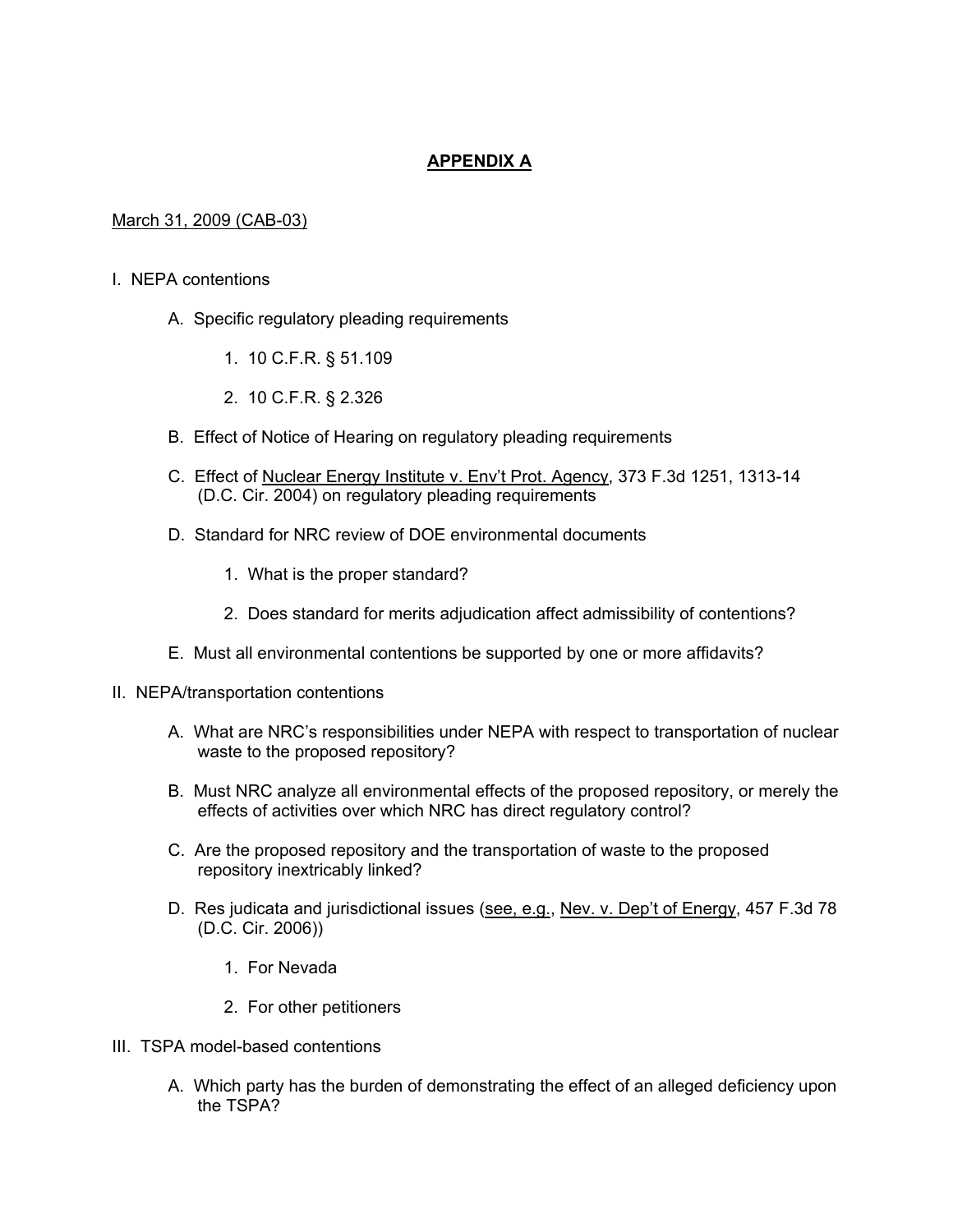- B. Is there a factual dispute concerning petitioners' ability to replicate the TSPA?
- C. If so, must such a dispute be resolved in petitioners' favor at the contention admissibility stage?
- D. In the NRC cases on which DOE relies (see, e.g., DOE Opposition to Nevada's Petition at 53-57), did petitioners allege violations of specific regulatory requirements?
- IV. Standing of Nuclear Energy Institute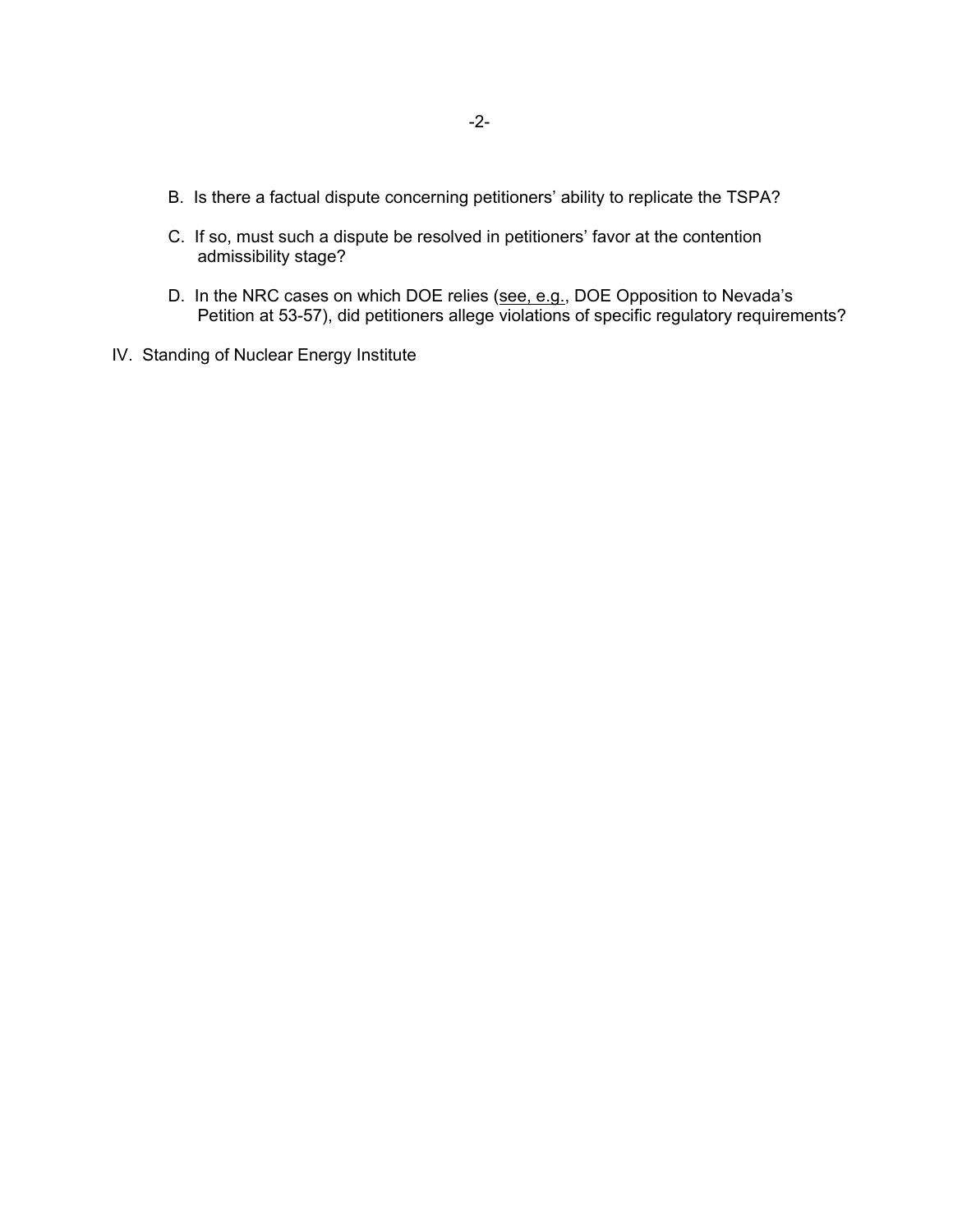# **APPENDIX B**

#### April 1, 2009 (CAB-02)

- I. Evaluating Materiality under 10 C.F.R. § 2.309(f)(iv)
	- A. Reasonable Assurance under 10 C.F.R. § 63.31(a)(1)
	- B. Reasonable Expectation under 10 C.F.R. § 63.31(a)(2)
	- C. Effect of Nuclear Energy Institute v. Env't Prot. Agency, 373 F.3d 1251, 1300 (D.C. Cir. 2004) on evaluating Reasonable Assurance and Reasonable Expectation
	- D. Effect of EPA Rulemaking on Evaluating Reasonable Assurance and Reasonable Expectation Standards
	- E. Burden of Pleading
- II. Tribal Issues
	- A. Appropriate Entity(ies) to Represent Tribes
	- B. Basis for Standing of Any Entity Representing Tribal Members That Is Not Deemed to Represent a Tribe Itself
	- C. Probable Dates for Final Resolution of Tribal Representation Claims being Litigated in Other Forums
	- D. Ripeness of Tribal Consultation Claims
	- E. Claims Arising from Treaty of Ruby Valley, from Land Use (Tribal Law and Custom), and from Water Rights
	- F. Claims Based on Sensitive Population Not Represented in DOE's Data
	- G. Pending Motions Seeking Relief from NRC Pleading Rules
	- H. LSN Compliance
- III. Sufficiency of Factual Support under 10 C.F.R. § 2.309(f)(v)
	- A. What is needed to satisfy the standards of contention admissibility?
	- B. What format may affidavits take to satisfy minimal standards of contention admissibility?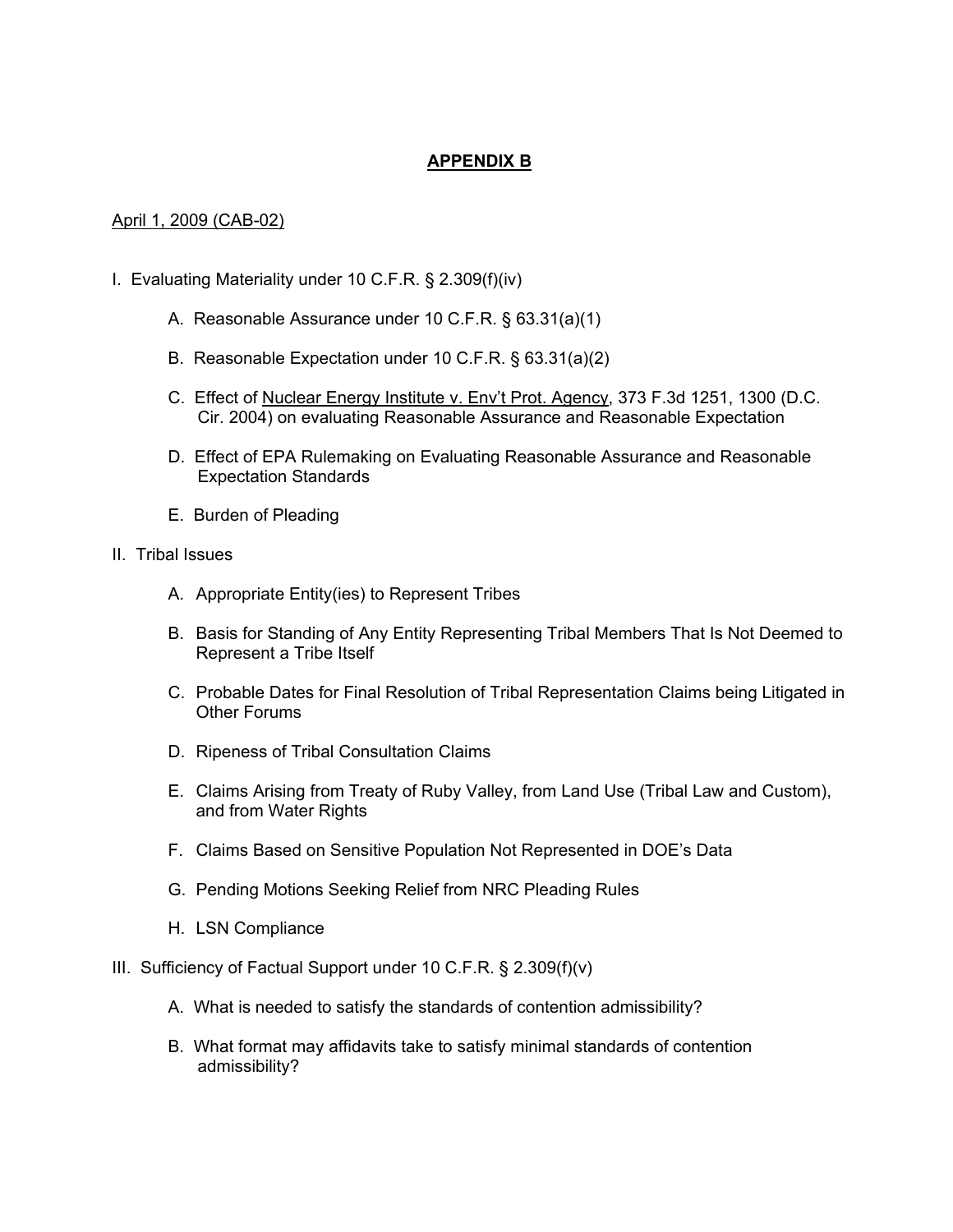- IV. Allegedly Inaccurate, Outdated, Inappropriate, or Missing Analyses
	- A. To what degree is the alleged DOE use of inaccurate, outdated, or inappropriate analyses, by itself, a violation of Part 63 regulations and therefore a material challenge that raises a genuine dispute?
	- B. To what degree does an allegation that the application has not considered a specific issue demonstrate a material challenge that raises a genuine dispute?
	- C. To what degree does an allegation that the application has not considered a structure, system, or component that is not important to safety or not important to waste isolation, where there is no dispute in the contention or reply of the classification of the subject structure, system, or component, demonstrate a material challenge that raises a genuine dispute?
	- D. To what degree does an allegation that the application has not considered deficiencies in the Performance Margin Analysis, insofar as DOE is not using the PMA to demonstrate compliance with Part 63, demonstrate a material challenge that raises a genuine dispute?
	- E. To what degree does an allegation that the application has erroneously applied a post-closure standard to a pre-closure obligation demonstrate a material challenge that raises a genuine dispute?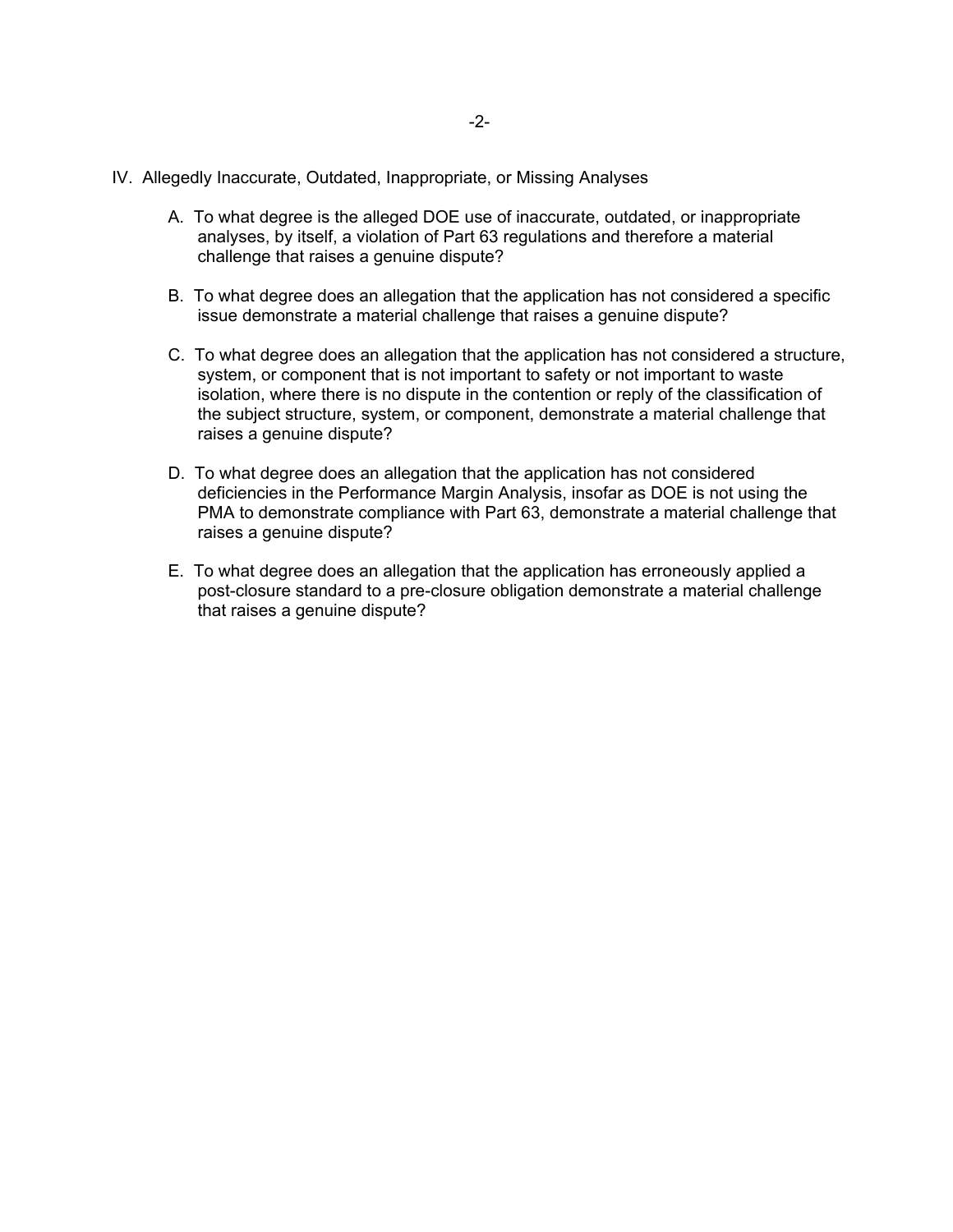# **APPENDIX C**

## April 2, 2009 (CAB-01)

#### I. LSN Compliance

- A. Who has the burden of demonstrating substantial and timely compliance with LSN procedures in accordance with 10 C.F.R. § 2.1012(b)?
- B. What kind of showing is necessary under 10 C.F.R. § 2.1012(b) to demonstrate substantial and timely compliance with the requirements of 10 C.F.R. § 2.1003?
- II. Existence of the LSN
	- A. What legal support exists for the proposition that the availability of the LSN creates a heightened obligation to proffer well pled and adequately supported contentions?
	- B. How would the "heightened obligation" for contention admissibility that DOE argues exists because of the LSN be applied in evaluating a petitioner's contentions?
- III. DOE's Character/Management Issues
	- A. Where in Section 182a of the Atomic Energy Act of 1954 (AEA), 42 U.S.C. § 2011 et. seq., or its statutory history discussing character of a licensee, does the statute exempt DOE?
	- B. Does DOE fall within the definition of "person" in Section 11(s) of the Atomic Energy Act?
	- C. Are there any other independent regulatory agencies which have regulatory authority over executive departments like DOE?
- IV. Climate Change Related to Human Activity
	- A. What effect does the Commission's recent amendment of the Part 63 rules (specifically §§ 63.305 and 63.342) (74 Fed. Reg. 10,811 (Mar. 13, 2009)) have on the admissibility of contentions relating to climate change from human activity for the first 10,000 years of the post-closure period?
	- B. What effect does the Commission's recent amendment of the Part 63 rules (specifically §§ 63.305 and 63.342) (74 Fed. Reg. 10,811 (Mar. 13, 2009)) have on the admissibility of contentions relating to climate change from human activity for the post-closure period after the first 10,000 years?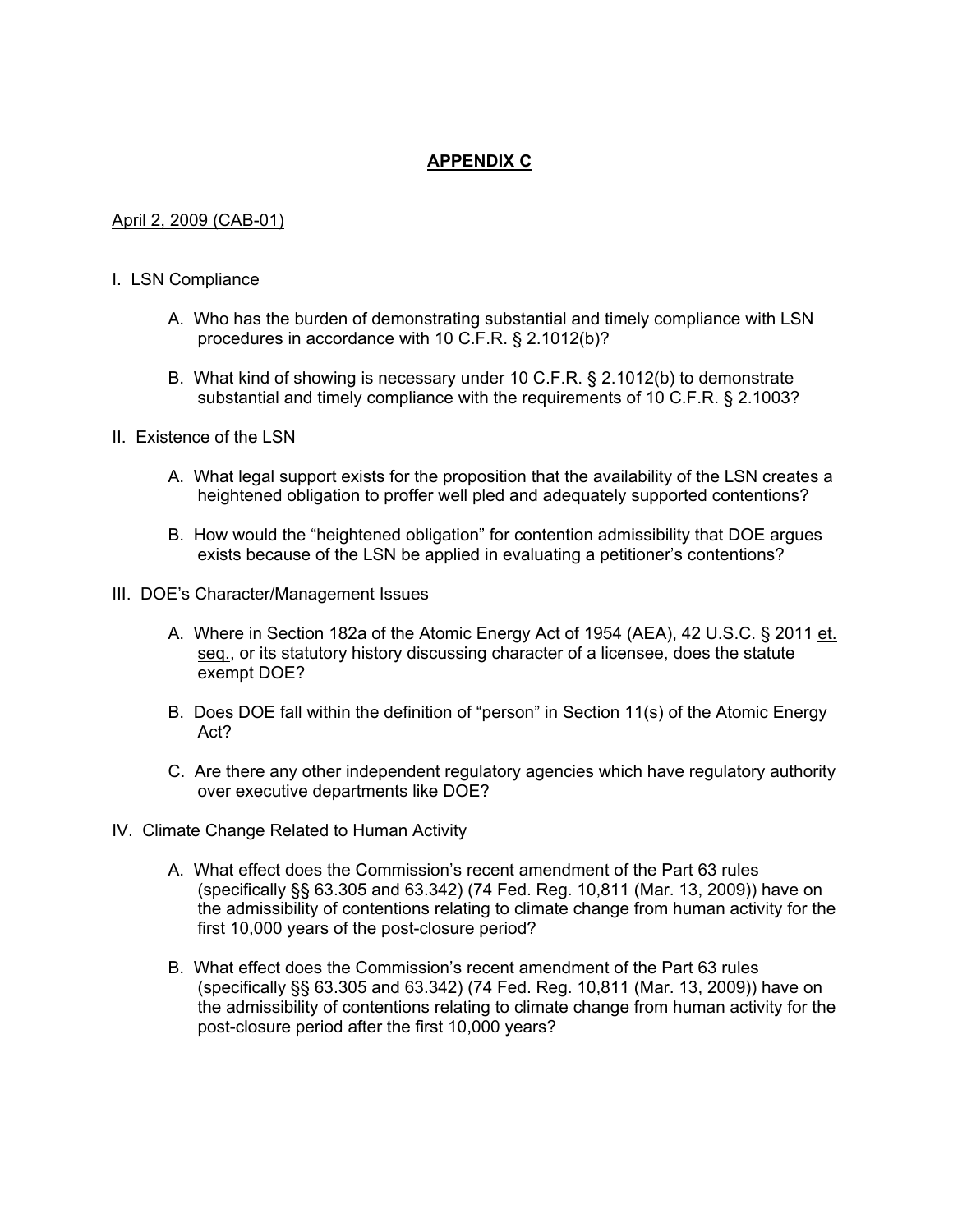# **APPENDIX D**

Policies and Procedures for Participants Attending Adjudicatory Proceedings Conducted at the NRC Las Vegas Hearing Facility





NRC Las Vegas Hearing Facility Pacific Enterprise Plaza, Building 1 3250 Pepper Lane; Las Vegas, NV 89120

MARCH 2009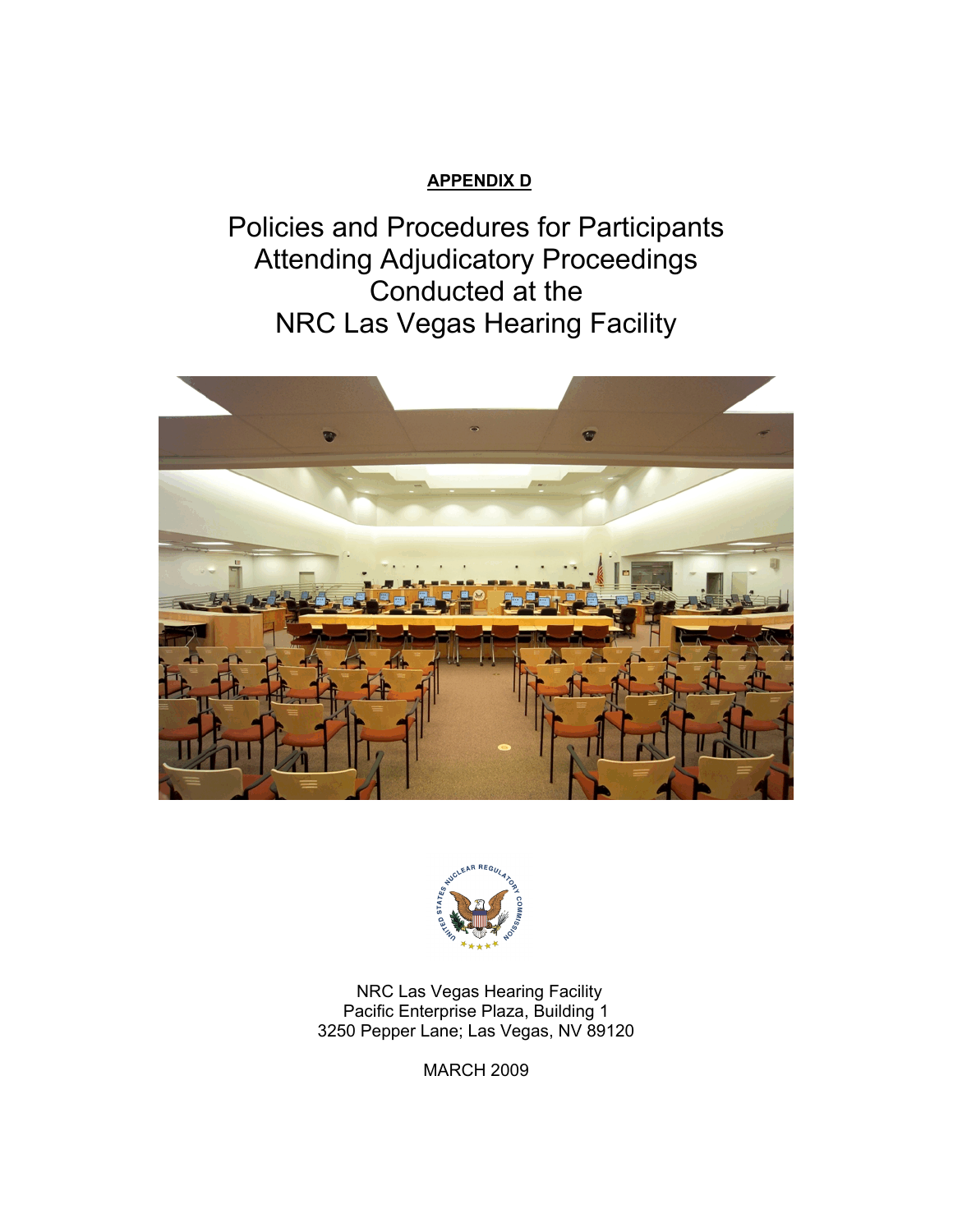## Policies and Procedures for Participants Attending Adjudicatory Proceedings Conducted at the NRC Las Vegas Hearing Facility

# Table of Contents

| $\mathbf{L}$ |                |                |  |
|--------------|----------------|----------------|--|
|              | А.             |                |  |
|              | Β.             |                |  |
|              |                |                |  |
| II.          |                |                |  |
|              | Α.             |                |  |
|              | B <sub>1</sub> |                |  |
|              |                | 1.             |  |
|              |                | 2 <sub>1</sub> |  |
|              | C.             |                |  |
|              | D.             |                |  |
|              |                |                |  |
| III.         |                |                |  |
|              | А.             |                |  |
|              | <b>B.</b>      |                |  |
|              | C.             |                |  |
|              | D.             |                |  |
|              | Ε.             |                |  |
|              | F.             |                |  |
|              |                |                |  |
| IV.          |                |                |  |
|              | $A_{\cdot}$    |                |  |
|              |                | 1.             |  |
|              |                | 2.             |  |
|              | <b>B.</b>      |                |  |
|              |                | $1_{-}$        |  |
|              |                | 2.             |  |
|              |                | 3.             |  |
|              |                |                |  |
| V.           |                |                |  |
|              | Α.             |                |  |
|              | <b>B.</b>      |                |  |
|              | C.             |                |  |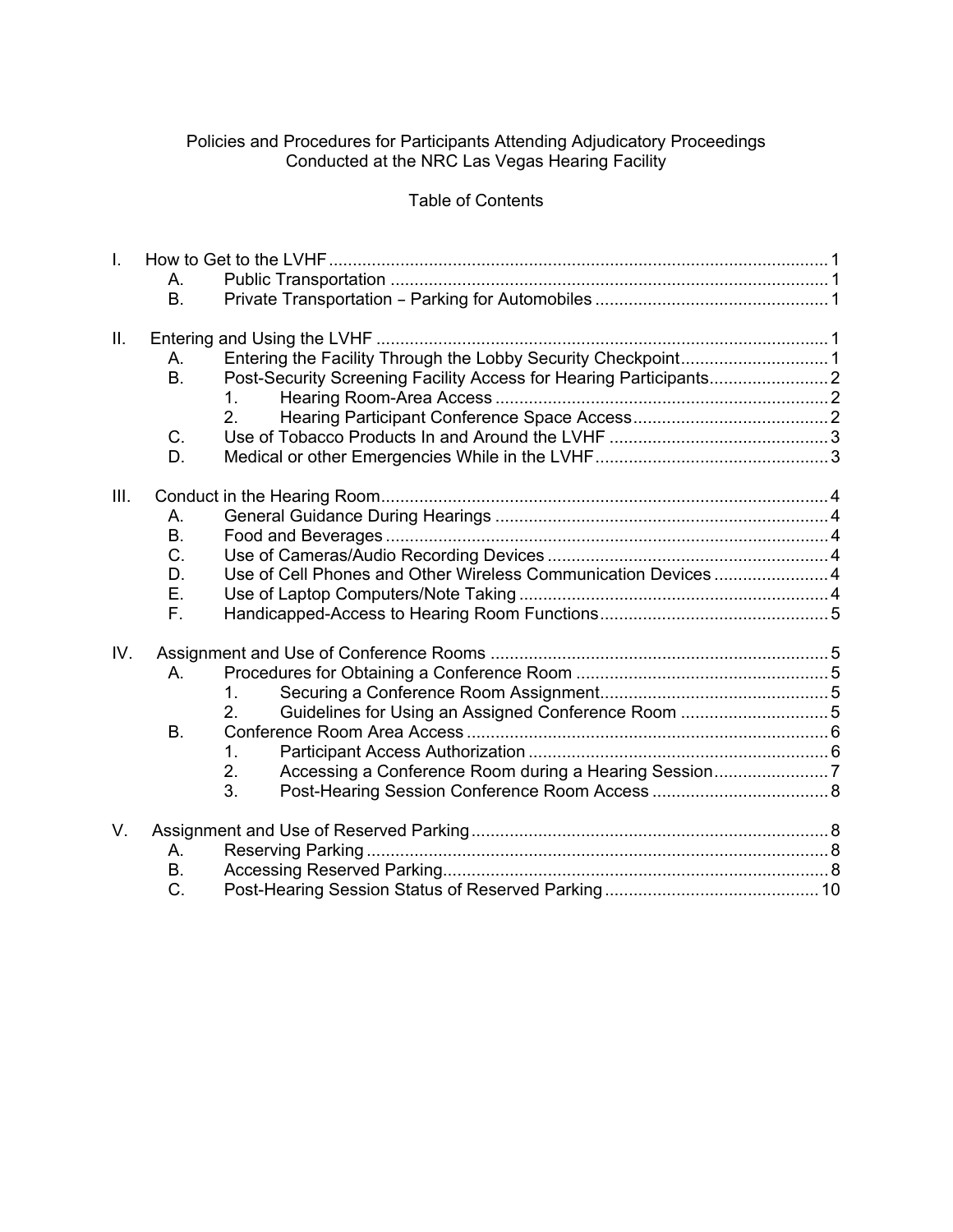## Policies and Procedures for Participants Attending Adjudicatory Proceedings Conducted at the NRC Las Vegas Hearing Facility (LVHF)

This handbook provides guidance regarding accessing and using the LVHF for participants in the Yucca Mountain proceeding.

# I. How to Get to the LVHF

#### A. Public Transportation

The Las Vegas Hearing Facility (LVHF) is located at 3250 Pepper Lane, Las Vegas, Nevada. The LVHF is near several public transportation routes including the 111 (Green Valley/Pecos) and 212 (Sunset) Regional Transportation Commission (RTC) of Southern Nevada bus routes, both of which have stops within two blocks of the facility. (See http://www.rtcsouthernnevada.com/cat/routes/index.php.) Buses on these RTC routes are scheduled to run at intervals of approximately 30 minutes on weekdays.

#### B. Private Transportation - Parking for Automobiles

For those participants wishing to drive to the facility, there is *limited* curbside parking in the vicinity of the facility that is available on a first-come, first-served basis. Appendix A to this handbook shows the currently available public parking within reasonable walking distance of the LVHF. In addition, a limited number of spaces located in a gated lot directly in front of the facility are available on an assigned basis for the use of participants in adjudicatory proceedings conducted at the facility. Requests for this reserved parking should be submitted as outlined in Section V.A below.

Handicapped parking is also available in this gated reserved lot for hearing participant vehicles displaying a handicapped license plate, hang-tag, or placard.

Although there is a large parking lot in the business complex to the south of the LVHF, this parking is restricted to those working or having business in the buildings surrounding that lot during weekday business hours. Other vehicles might be ticketed and/or towed.

# II. Entering and Using the LVHF

# A. Entering the Facility Through the Lobby Security Checkpoint

Under Federal Protective Service (FPS) and NRC security requirements, each time a person wishes to enter the LVHF to attend an adjudicatory session, the individual must come into the building through the building's front entrance located on Pepper Lane and go through a security screening process in the building lobby. There individuals must walk through a metal detector, and all handbags, brief cases, packages, boxes, etc., will be subject to screening. NRC employees will be required to undergo this same security screening process unless they display their agency-issued identification badges to the security guard on duty, in which case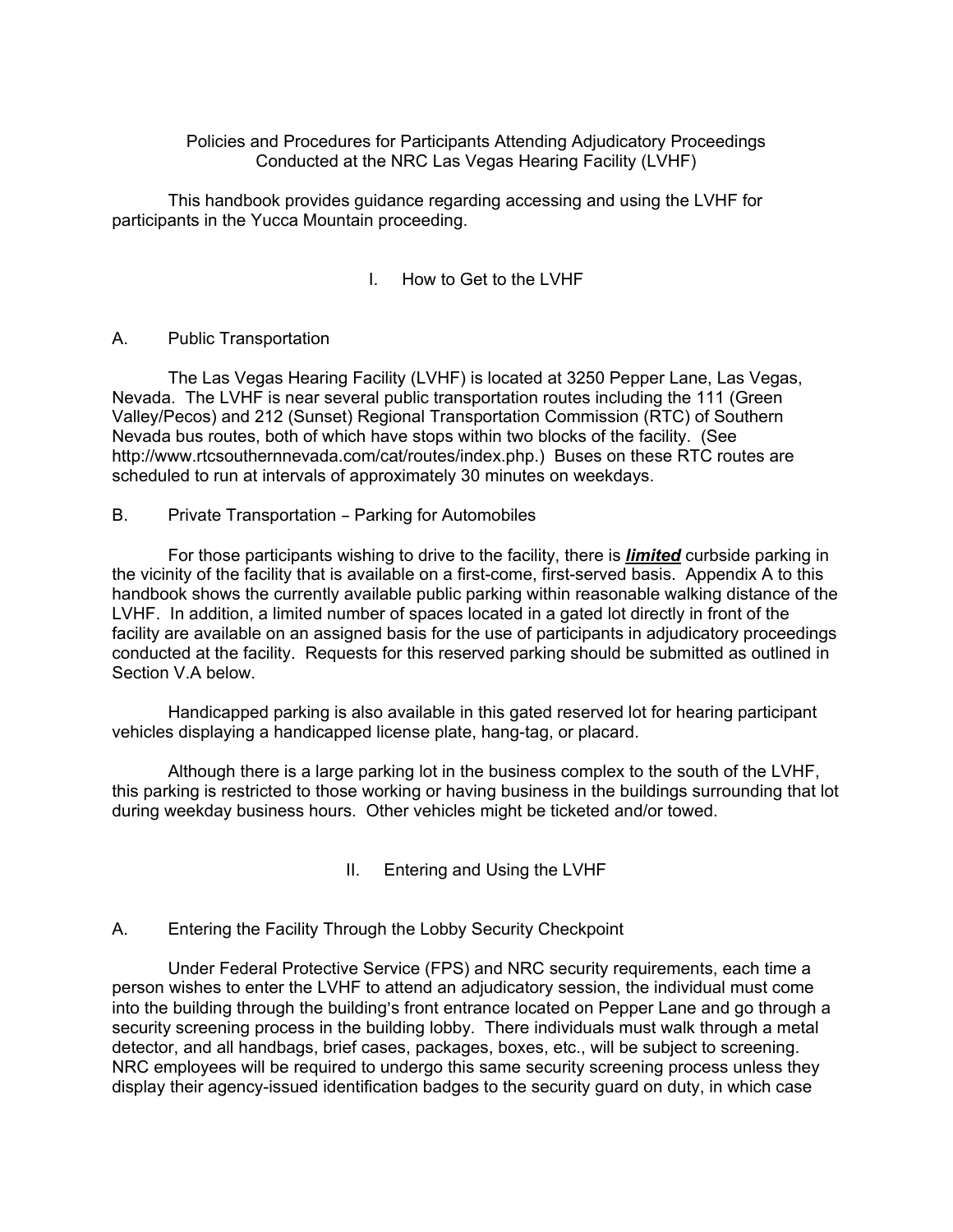they will be permitted to enter the facility following the same procedures used at NRC headquarters.

Items prohibited inside the facility include:

- Firearms of any type (including those for which the individual has a state-issued carry permit) and explosives of any type
- Knives or any implements that have a blade or other sharpened surface
- Hazardous or toxic substances (e.g., chemicals)
- Sticks, poles or similar devices
- Signs, banners, posters, or displays

Because there are no storage facilities available on or around the LVHF, an individual attempting to bring these items into the facility will not be permitted to enter.

Given the possibility that numerous individuals may wish to observe the proceedings, coupled with the fact that everyone is subject to security screening, participants should make every effort to arrive at the LVHF *WELL IN ADVANCE* of the time the hearing is scheduled to begin or resume.

B. Post-Security Screening Facility Access for Hearing Participants

1. Hearing Room-Area Access

Once the security screening process is completed, the hearing participant is free to move about in the large ante-room space outside the hearing room (which includes restroom facilities) and enter the hearing room. If a participant has been given access to conference room space for a particular adjudicatory session in accordance with Sections II.B.2 and IV.A below, the participant also may access the conference room.

Any individual observed in other portions of the LVHF without authorization from the presiding officer (including any portion of the LVHF's second floor or outdoor areas not open to hearing participants) may be escorted from the building and refused further entry, as appropriate.

2. Hearing Participant Conference Space Access

Hearing conference room space will be made available to a hearing participant and a limited number of individuals associated with that participant (e.g., participant counsel/representatives and those assisting them in the proceeding, including administrative personnel and witnesses). The conference room space is located off a limited-access corridor on the east/right-hand side of the LVHF.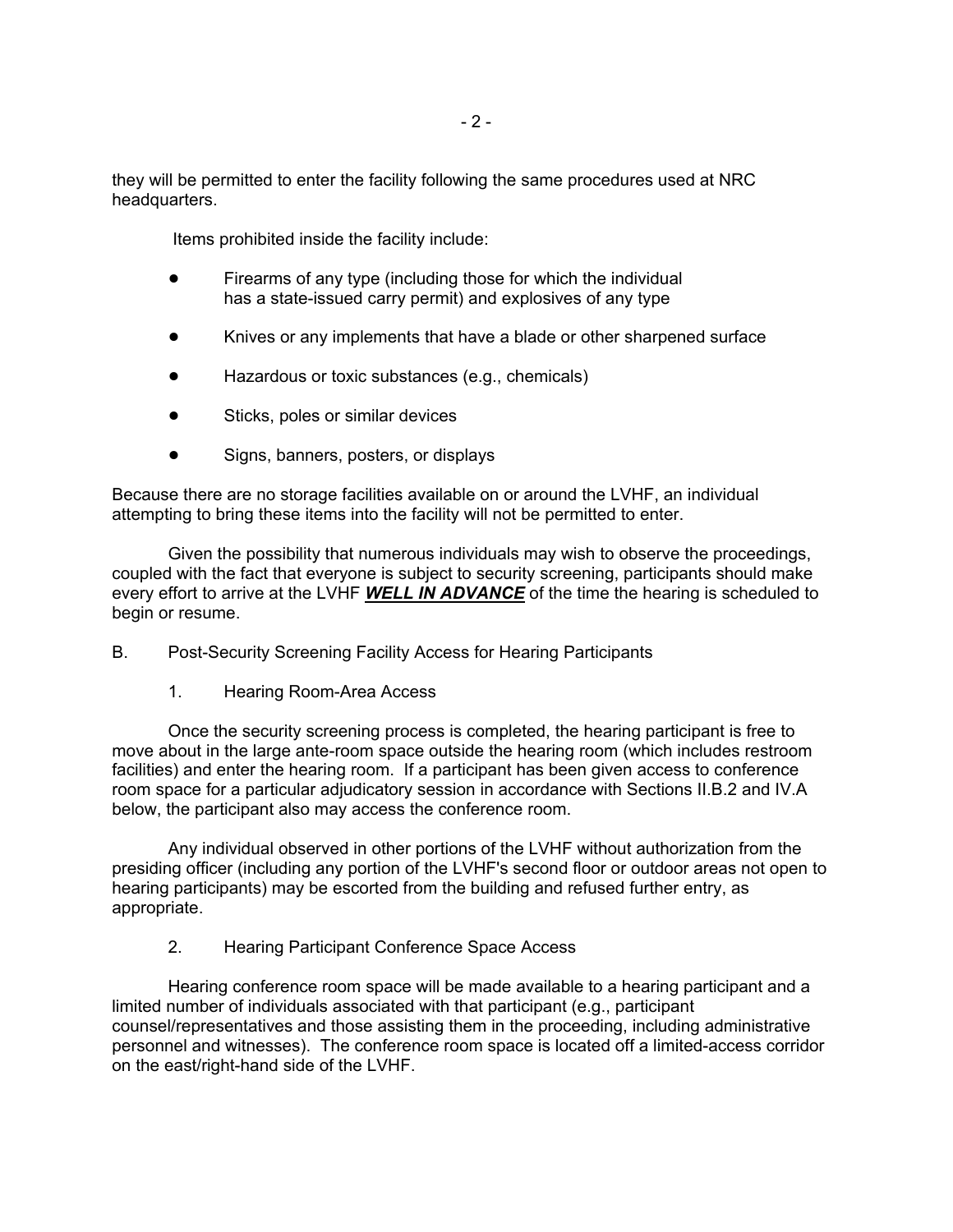After going through the initial security screening process, participants and those individuals associated with hearing participants who have been given access to a conference room must identify themselves to security personnel to obtain an access badge and the four-number PIN to be used for that hearing session. By entering the four-number PIN into a door-side keypad, a participant can then enter the conference room corridor through the doorway (1) on the east/right-hand side of the LVHF's main lobby area; or (2) on the east/righthand side of the hearing room (near the information technology (IT) control booth). (Security personnel can provide instruction on use of the keypad, if necessary.) Once in the conference room area, an individual generally should move between the conference room area and the hearing room using the door on the east/right-hand side of the hearing room that goes directly into the hearing room from the conference space (rather than going back through the main lobby/security screening area).

To ensure their own security, hearing participants having access to the hearing conference room area must not allow individuals who have not been authorized to use the conference room area to gain entry to that space by "tailgating" or other means, i.e., hearing participants with access to this conference room area should ensure that anyone following them into this conference room space has an appropriate access badge. Anyone authorized to access the conference room area who allows an unauthorized person to enter the conference room space may have his/her conference room access revoked.

While in the conference room space, participants are prohibited from entering the IT control rooms adjacent to the northeast corner of the hearing room. Additionally, and except in an emergency (e.g., fire alarm), participants are prohibited from accessing (1) the restricted corridor area adjacent to the northwest corner of the hearing room, which is controlled by a door with a panic bar that will sound an alarm if opened; and (2) the fenced, outdoor courtyard area just to the east of the LVHF, which is controlled by the door located across the hall from the door leading into the front/lobby security screening area. Any individual observed within these restricted portions of the facility without authorization may have his/her conference room space access revoked. Corridors in the conference room area are monitored by security cameras on a continuous basis.

#### C. Use of Tobacco Products In and Around the LVHF

Use of tobacco products inside the LVHF is prohibited. Use of tobacco products on the grounds outside of the facility is permitted only in those areas designated for smoking in the front of the building.

#### D. Medical or other Emergencies While in the LVHF

If a hearing participant suffers a medical emergency while in the LVHF, the individual or anyone else available should immediately contact one of the facility security personnel.

In the event that an emergency requires building evacuation, all hearing participants must exit the building promptly through one of the marked emergency exits, following any instructions given by the LVHF Facility Manager, security personnel, or the Atomic Safety and Licensing Board (Licensing Board) Chair.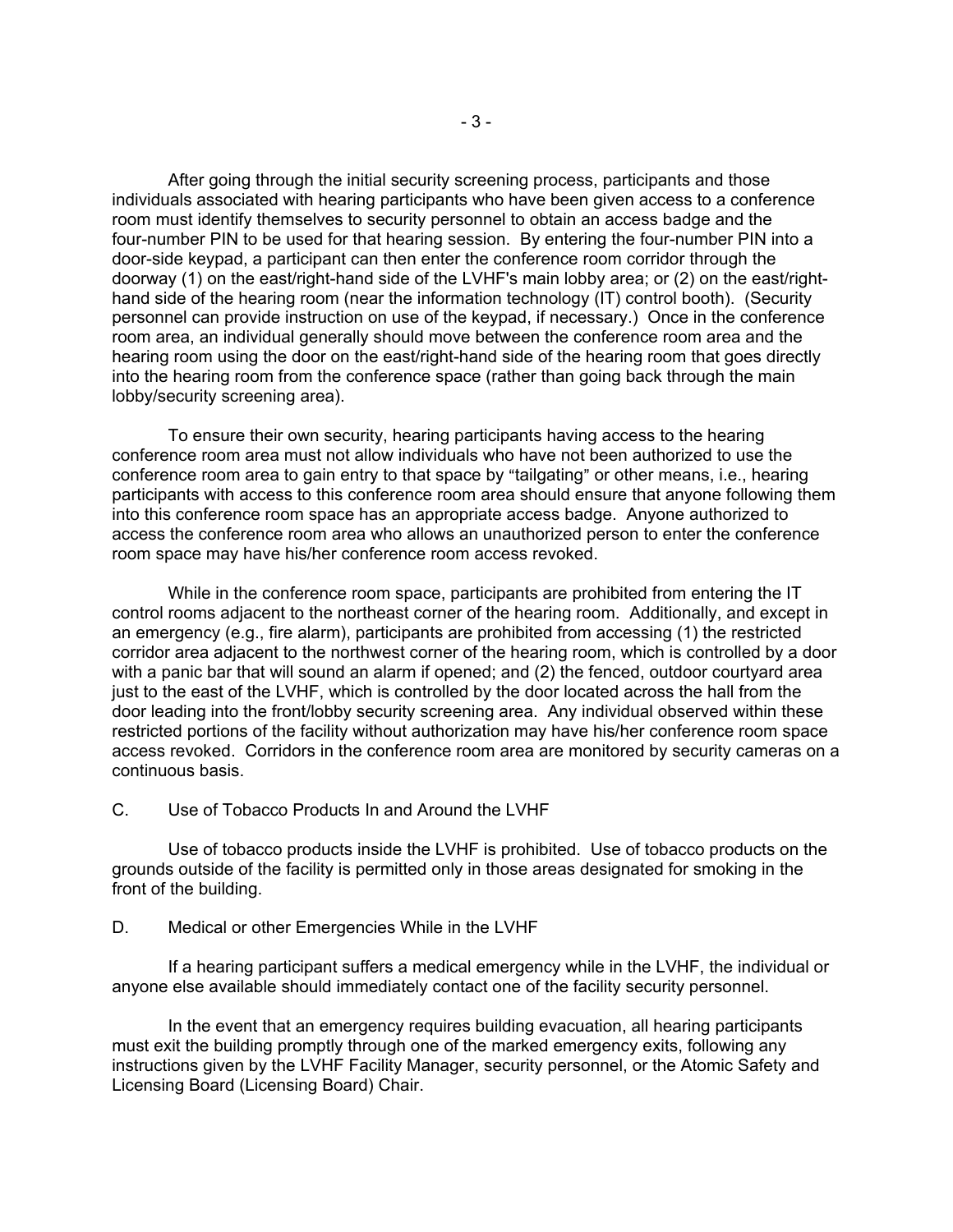III. Conduct in the Hearing Room

#### A. General Guidance During Hearings

Hearing participants are expected to conduct themselves with the same honor, dignity, and decorum they would before a court of law. All hearing participants are expected to follow the directions of the Licensing Board Chair, the LVHF Facility Manager, or security personnel regarding the use of the LVHF and their conduct in the hearing room. The ante-room area in front of the hearing room as well as the hearing room itself are monitored by security cameras on a continuous basis. During proceedings in which the Digital Data Management System (DDMS) is used, a digital audio/video record of the proceeding is available to other DDMS users, and that same signal may be webstreamed or broadcast by press/media outlets.

#### B. Food and Beverages

Consumption of food or beverages of any kind is prohibited in the hearing room. Hearing participants seated within the well of the hearing room will be provided with drinking water.

Hearing participants are advised that the LVHF does not contain any vending or other machines that dispense beverages or food. Water fountains are available in the ante-room off the hearing room, near the restrooms.

#### C. Use of Cameras/Audio Recording Devices

Hearing participants are not permitted to use cameras of any kind or audio recording devices in the hearing room while a hearing is in session. Use of cameras or audio recording is not permitted in the well of the hearing room at any time.

#### D. Use of Cell Phones and Other Wireless Communication Devices

Cell phones and other wireless communication devices (e.g., Blackberries) must be turned off or placed in vibrate mode while a hearing is in session.

## E. Use of Laptop Computers/Note Taking

Hearing participants and their litigation support staff may be permitted to use laptop computers at the tables in the well of the hearing room or the designated tables along the row of bookcases that separate the hearing room well from the audience area for the purpose of taking notes, accessing or displaying hearing-related documents stored on the computer's hard drive, or conducting other hearing-related activities.

Use of a laptop computer for non-hearing-related activities is prohibited. While a hearing is in session, use of a laptop computer by a participant or litigation support staff member that is disruptive (e.g., noisy) or for conducting personal or non-hearing-related office business, such as accessing personal/office e-mail accounts, web-browsing, playing games, etc., may result in the user being denied further use of the laptop computer in the hearing room.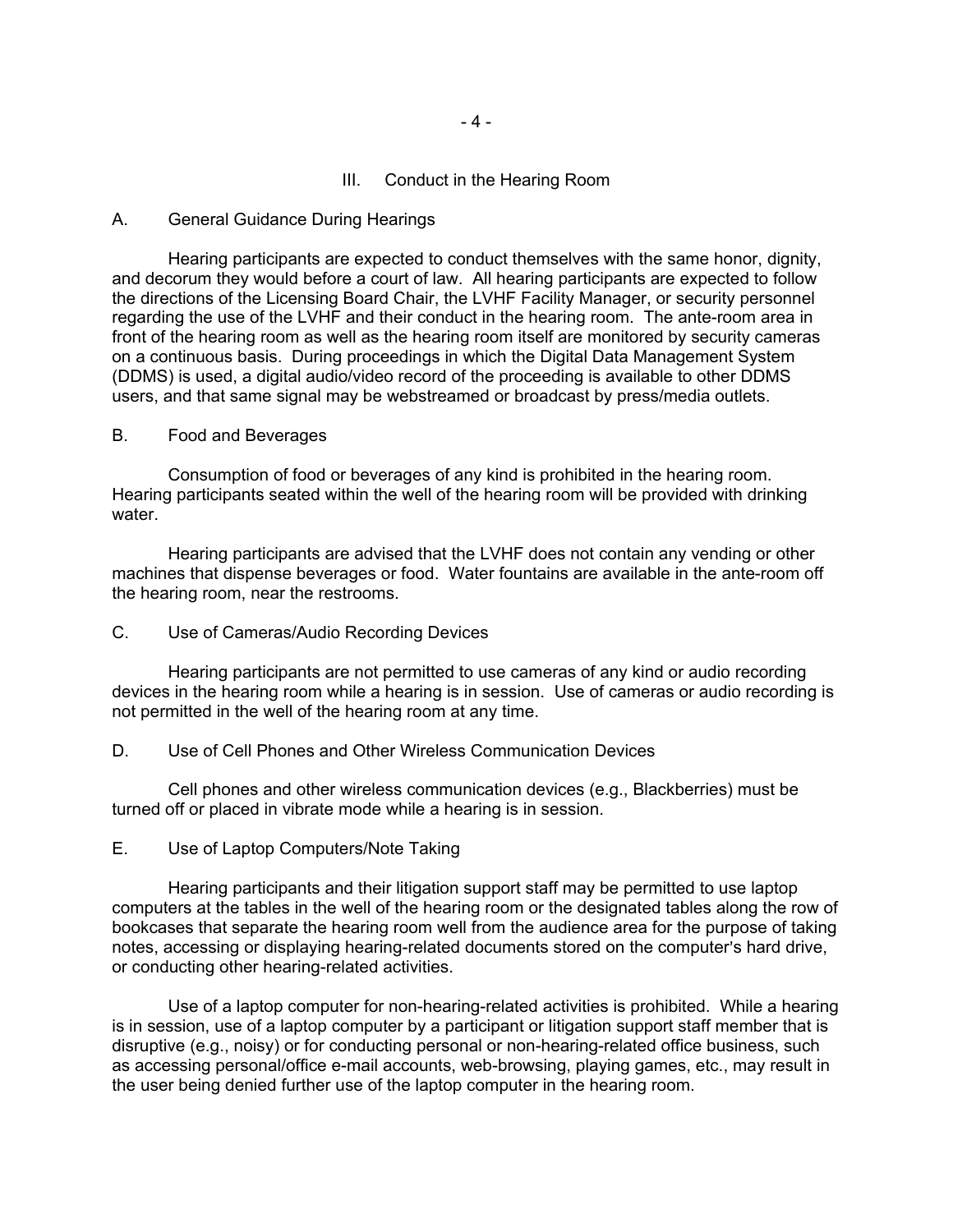As is the case with conference room use of laptop computers, see Section IV.A.2 below, participants will need to have their own wireless internet service for their computer.

#### F. Handicapped-Access to Hearing Room Functions

The LVHF and the hearing room have been designed to accommodate handicapped individuals. Those with hearing, visual, or other handicaps who are planning to attend a hearing as participants should contact the LVHF Facility Manager as far in advance of the hearing as possible to discuss arrangements for making reasonable accommodations.

#### IV. Assignment and Use of Conference Rooms

#### A. Procedures for Obtaining a Conference Room

1. Securing a Conference Room Assignment

Hearing conference room space is assigned on a hearing session basis, i.e., a conference room assignment is valid for the period of a specific hearing activity before a Licensing Board. Conference room assignments will be made as follows:

- a. Prior to each hearing session, the Licensing Board (or its designee) will notify the appropriate potential participants about the schedule for the session and request that each participant indicate whether it will need conference room space during the session.
- b. A hearing participant that wishes to obtain conference room space for a particular hearing session must respond timely to this request to be considered for a conference room assignment for the session.
- c. The Licensing Board (or its designee) will review conference room requests and provide notice to the participant and LVHF security personnel if a conference room is assigned to the participant for use during the hearing session. If demand exceeds supply, a single conference room may be assigned to several hearing participants having similar interests. Hearing participants should act cooperatively and respectfully toward those with whom they are assigned to share a conference room.
- 2. Guidelines for Using an Assigned Conference Room

A LVHF conference room is intended to provide a participant with a place to store garments and documentary material and to hold discussions with those who are essential members of its litigation team. Each room is equipped with a telephone for making local calls, a data phone jack that will provide a local dial-up connection for laptop fax or internet capability, a conference table with six chairs, and a DDMS terminal. Hearing participants should be aware of the following limitations relative to each conference room: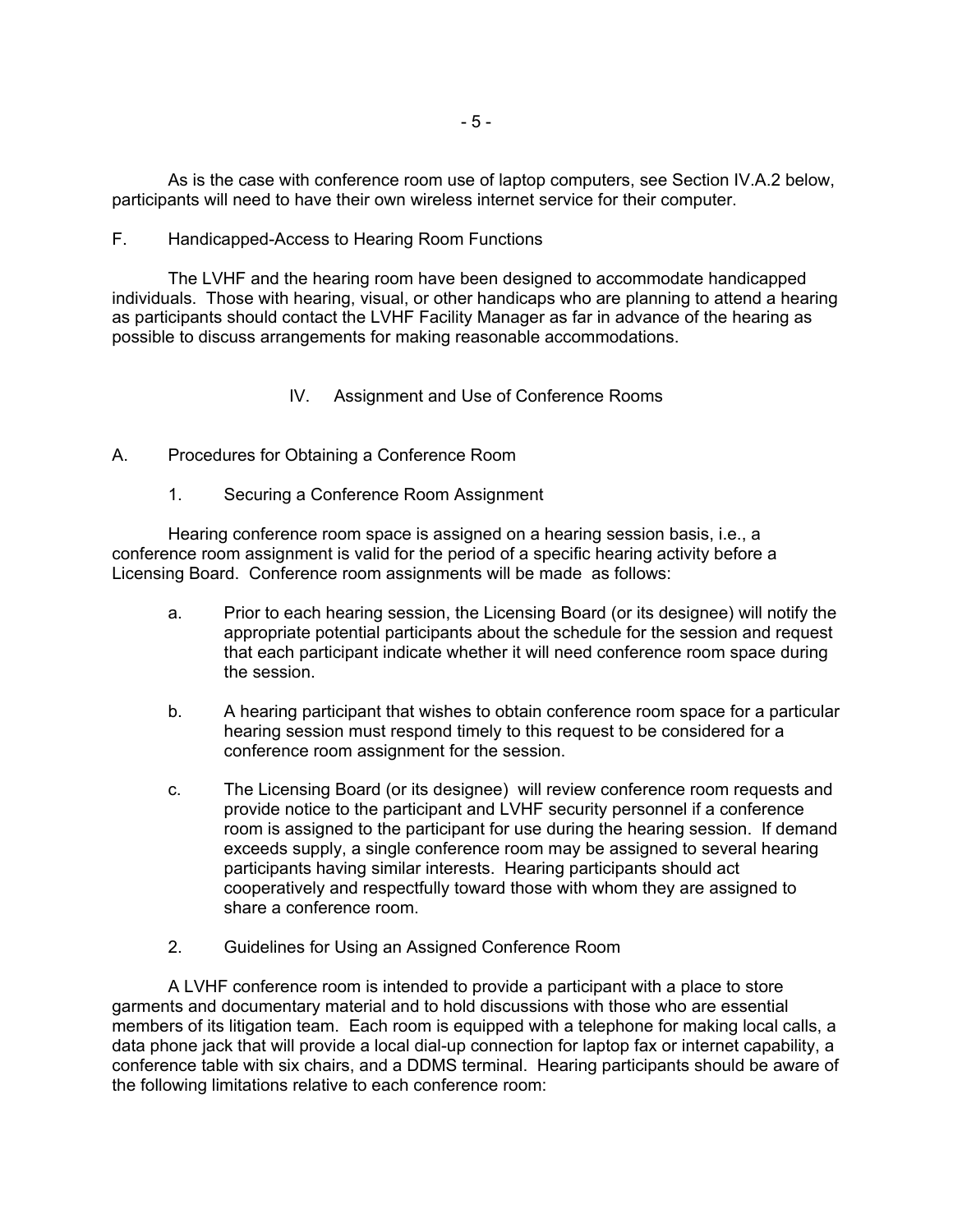- a. Conference rooms **should not** be considered "secure" repositories for important/sensitive "tactical" documents or other materials a participant considers litigation-critical, or for personal items of value (e.g., purses/briefcases containing items such as wallets or small electronic devices). Conference room doors *cannot be locked*. During evidentiary hearings, each conference room will be provided with a small safe with a user-programmable combination in which to store unclassified material under protective order (e.g., proprietary material) that is needed for use during a hearing session. Sensitive information or personal belongings should not be left in a conference room safe beyond the end of the prehearing/hearing session because the LVHF Facility Manager will inspect and empty all conference room safes after each session has concluded.
- b. Conference room walls *are not sound-proof*, so hearing participants should be careful regarding the volume and content of their discussions while in a conference room.
- c. Conference room access will be afforded only on the days when a hearing session is actually being held and then only shortly before, during, and shortly after the time when the hearing is in session on that day.

Accordingly, the conference rooms should not be considered or treated as litigation "war rooms" for storing litigation materials or conducting confidential strategy discussions or witness interviews during early morning/evening/weekend periods when hearings are not in session.

- d. Participants are not permitted to install their own copiers, stand-alone fax machines, or phone lines in a conference room assigned for their use. Participants who wish to use a laptop computer in a conference room to access the internet via a high-speed service must provide their own wireless internet service.
- e. Although participants may bring food and beverages into conference rooms, those items should not be carried into or consumed in the hearing room. See Section III.B above. Participants are responsible for disposing of all food and beverage containers and their contents in an appropriate trash receptacle prior to leaving the LVHF for the day.
- B. Conference Room Area Access
	- 1. Participant Access Authorization

As is the case with conference room assignments, participant access to assigned conference rooms is authorized on a hearing session basis. Conference room area access will be authorized as follows:

a. In conjunction with its request to participants to indicate whether they need a conference room for a particular hearing session, the Licensing Board (or its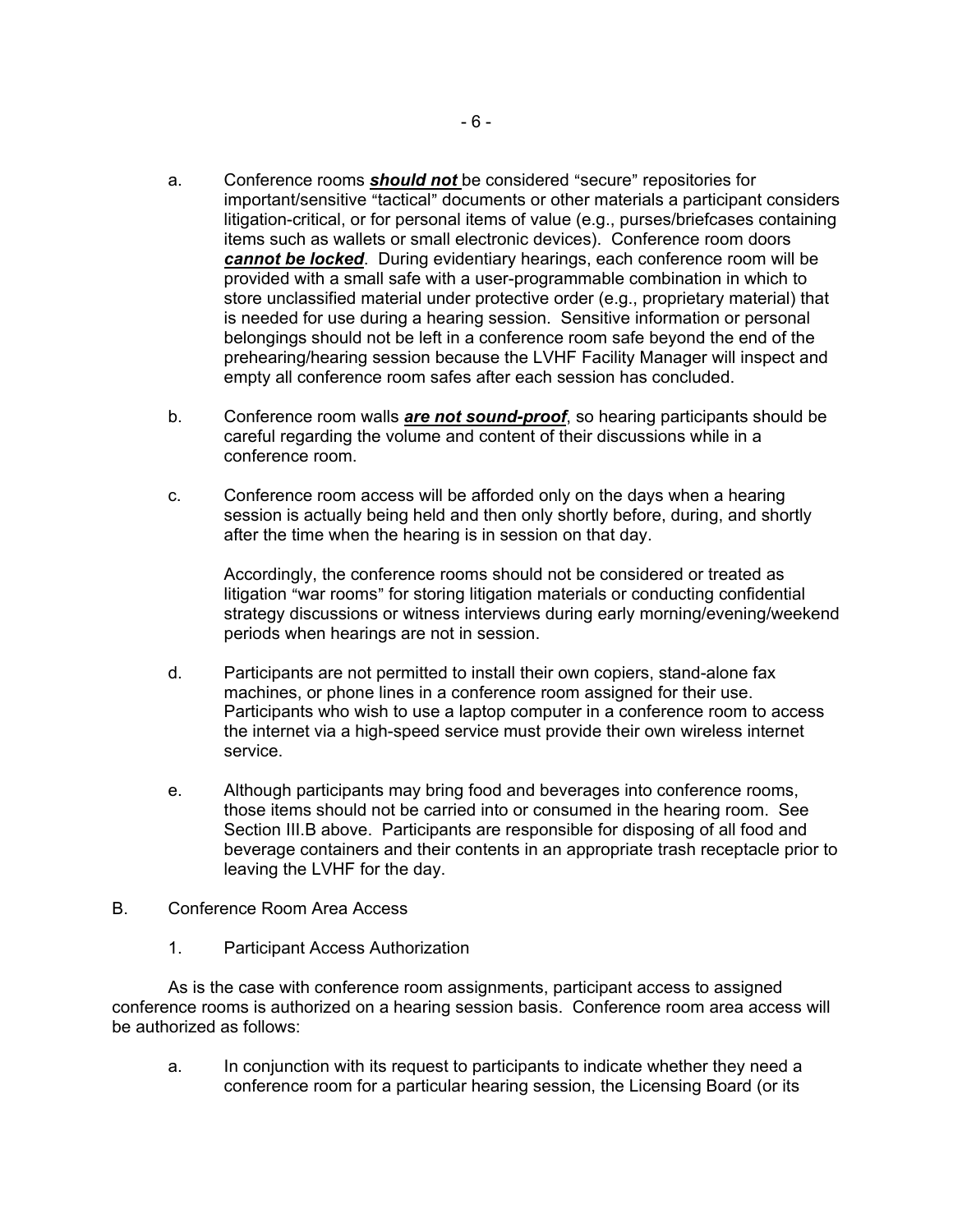designee) will also direct each participant requesting a conference room to provide a list of all individuals who will need access to the room during that session.

- b. A hearing participant must respond timely to this request to ensure that all those it believes need access to any assigned conference room are considered. The access list should include only those individuals who are integral members of the participant's litigation team, including counsel and representatives who have entered an appearance for the participant, paralegals and other litigation support personnel, and witnesses who will testify in the proceeding. Access lists containing more than 10 names must be accompanied by a written justification explaining why each of the individuals on the list needs conference room access.
- c. The Licensing Board (or its designee) will review the participant access requests and provide a list of approved individuals to the participant and security personnel at the LVHF for use during the hearing session.
- d. Requests for additions to a participant access list during the hearing session should be directed in writing to the Licensing Board (or its designee) and will be allowed at the discretion of the Board (or its designee). Such a request should be made well in advance of the time the individual will need to have access to the conference room space to ensure the request can be timely considered and processed.
- 2. Accessing a Conference Room during a Hearing Session

After entering the facility and completing security screening, those who have received conference space access authorization for the session in accord with Section IV.A.1 above should identify themselves to security personnel. Security personnel, after determining his/her name is on the approved access list, will issue the individual an access identification badge and four-number PIN. As described in Section II.B.2 above, both the ID badge and the PIN are needed to access the conference room space during that session.

If an individual with conference room space access wishes to leave the LVHF temporarily (e.g., for lunch), he/she should return the access badge to security personnel in the lobby when exiting the building. If the individual returns to the facility that same day, after completing the security screening process, the access badge will be returned to the individual upon request. Access badges also should be returned to security personnel when the individual leaves and does not intend to return to the facility that day (e.g., after the hearing is adjourned for the day).

For a multi-day hearing session, each individual with access authorization will need to obtain an access badge each day after completing the security screening process. The PIN issued at the beginning of the session will remain in effect during the entire period of the session.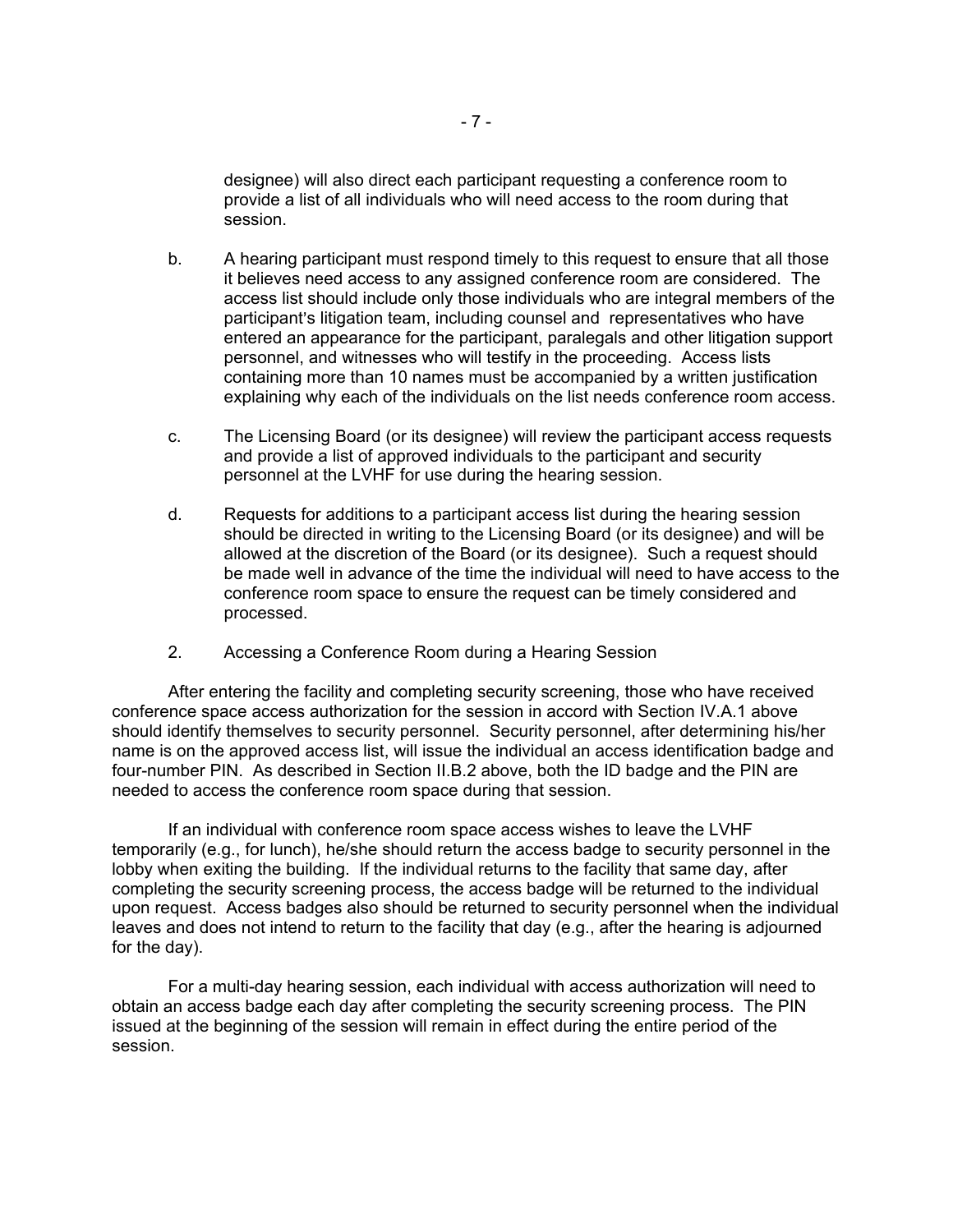#### 3. Post-Hearing Session Conference Room Access

When the period of the hearing session is completed, the PIN number provided to each individual with conference room area access for that hearing session will be canceled. If that individual later wishes to attend another hearing session and is identified by a participant as requiring conference room access, if approved by the Licensing Board (or its designee), upon clearing the security screening process he/she will be able to obtain an access card and a new PIN, which will be valid during that session.

# V. Assignment and Use of Reserved Parking

# A. Reserving Parking

As was noted in Section I.B above, reserved parking is available for a limited number of participant automobiles in a lot directly in front of the LVHF. Reserved parking spaces in this lot will be assigned as follows:

- 1. In conjunction with its request to participants to indicate whether they need conference room space for a particular hearing session, the Licensing Board (or it designee) will also direct that each participant indicate whether it is requesting reserved parking for the session and, if so, how many spaces.
- 2. A hearing participant that wishes to be provided reserved parking space for a particular hearing session must respond timely to this request to be considered for parking space assignments for the session. Requests for more than two spaces per participant are generally disfavored absent a detailed justification as to why additional spaces are needed.
- 3. Since it is presumed that one or more of those individuals listed as needing conference room access will be driving or a passenger in a vehicle for which a reserved parking space is requested, if a participant requests a reserved parking space but does not request conference room space, the parking space request must be accompanied by a list identifying those individuals who would be driving or a passenger in the vehicle (or vehicles) that would be parked at the LVHF.
- 4. The Licensing Board (or its designee) will review participant requests for reserved parking and provide the participant and security personnel at the LVHF for use during the hearing session with a determination regarding (1) the number of reserved spaces assigned to the participant; and (2) if conference room space is not requested, those individuals who are approved as drivers/passengers for participant vehicles using the assigned reserved space.

# B. Accessing Reserved Parking

In each instance in which a participant vehicle seeks to enter the LVHF reserved parking lot to use a space assigned to that participant, an individual driving or riding in the vehicle must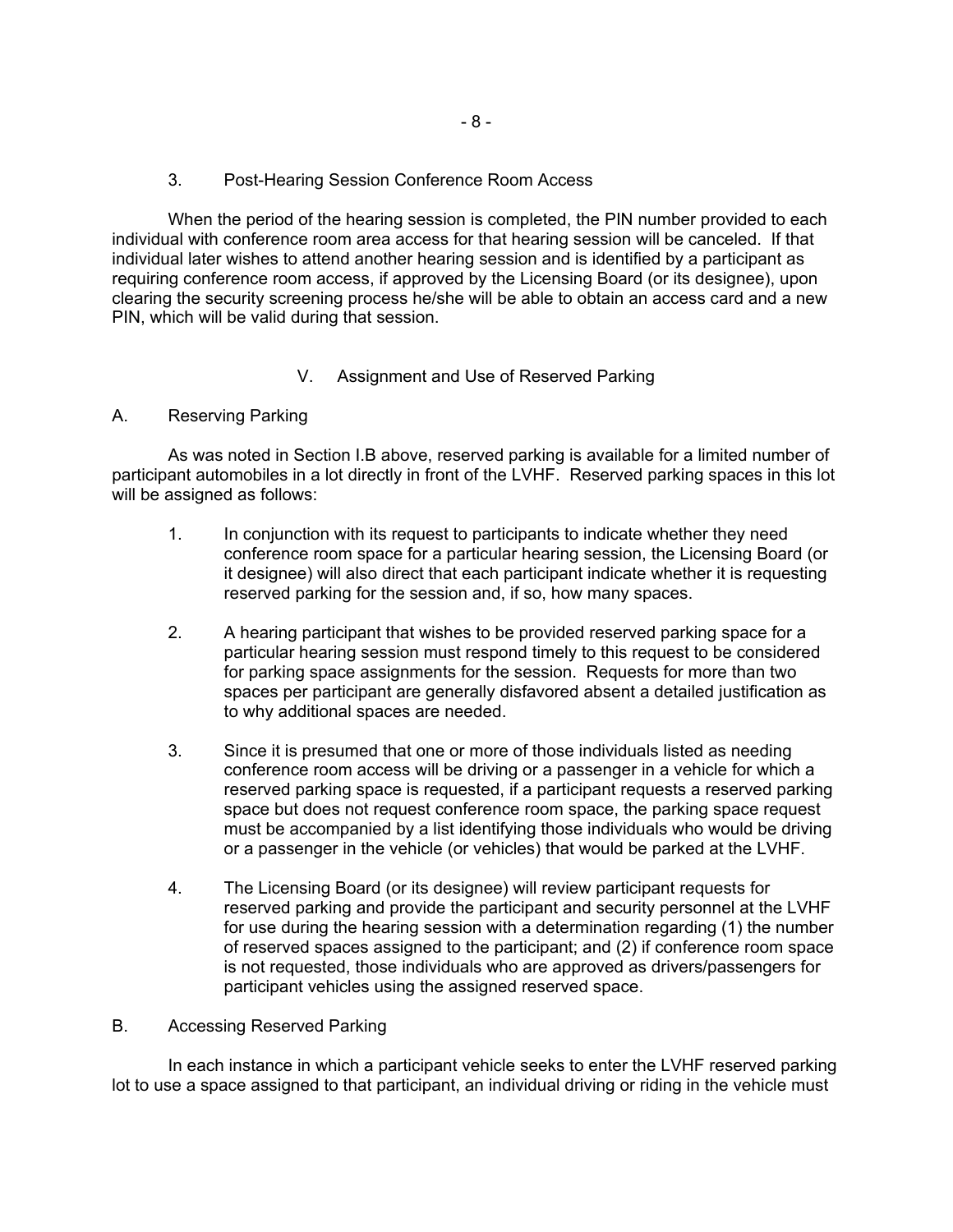be on the list of (1) those who have been approved for conference room access; or (2) if no conference room was requested, those approved as drivers/passengers for a participant vehicle assigned a reserved space. The following process must be used for accessing a reserved parking space:

- 1. The vehicle to be parked should stop in front of the gate across the entrance to the LVHF reserved parking area so that the driver can access the gate intercom system.
- 2. Using the intercom system, the driver should (1) identify himself/herself to security personnel as an individual who is either (i) approved for conference room access during the hearing session on behalf of a particular participant with approved reserved parking, or (ii) approved as a driver/passenger for a participant vehicle that would be parked in an approved reserved space; and (2) provide security personnel with the license plate number of the car.
- 3. Security personnel will check the lists of those who have been approved for conference space access or to drive a reserved parking space vehicle for a particular participant and, if the driver is listed, provide the driver with a reserved space number that the vehicle is to occupy during that day of the hearing session.
- 4. Once the reserved parking area entrance gate is raised, the driver should proceed to the assigned space and park in that space. If the assigned space is taken, the driver should park the vehicle in another non-handicapped open space and notify security personnel immediately that the assigned space is occupied.

Participants should be aware that only the number of vehicles that have been approved by the Licensing Board (or its designee) for that participant will be permitted to park in the reserved lot. If additional vehicles occupied by those representing a participant attempt to access the lot, they will be denied entry regardless of who is driving the vehicle.

Participant vehicles with authorization to use the reserved parking lot should not permit other vehicles to "tailgate" through the gated lot entrance when they are entering or leaving the parking lot and should notify security personnel immediately if tailgating by another vehicle occurs.

Parking a participant vehicle in the LVHF reserved park lot without an assigned spot or parking in a space other than the space assigned by security personnel may result in the participant having its reserved parking access revoked.

Overnight parking in the facility reserved parking lot by hearing participants is prohibited and may result in the participant having its reserved parking access revoked.

The reserved parking area is monitored by security cameras on a continuous basis.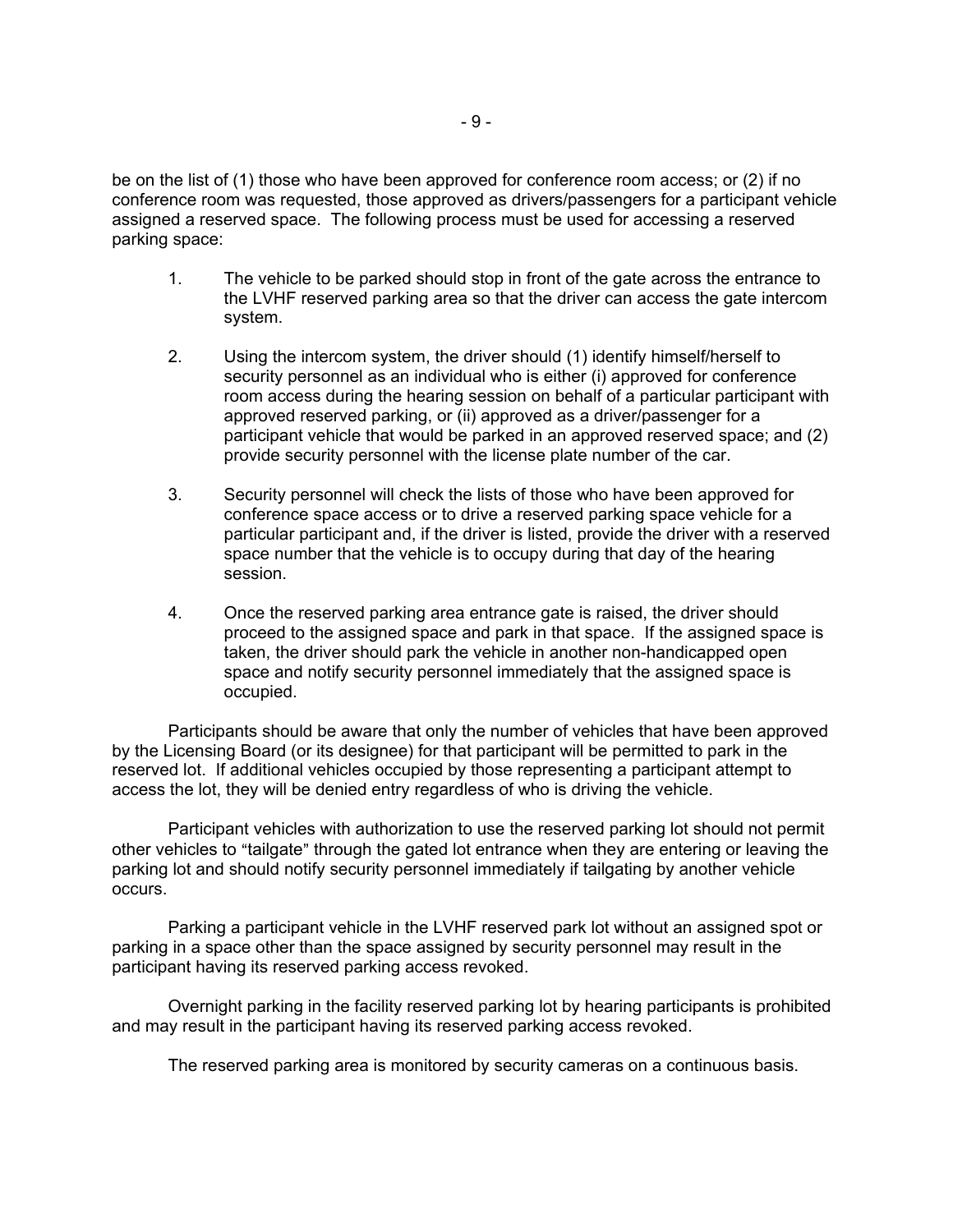C. Post-Hearing Session Status of Reserved Parking

A reserved parking space assignment lasts only for the duration of a hearing session. If a participant requires a parking space for another hearing session and timely identifies that need, if approved by the Licensing Board (or its designee) a new parking space assignment will be made that will be valid during that session.

Contacts:

Facility Manager - LVHFManager@nrc.gov

Security - 702-435-2972

NRC Public Affairs - (702) 435-2902 or (702) 435-2934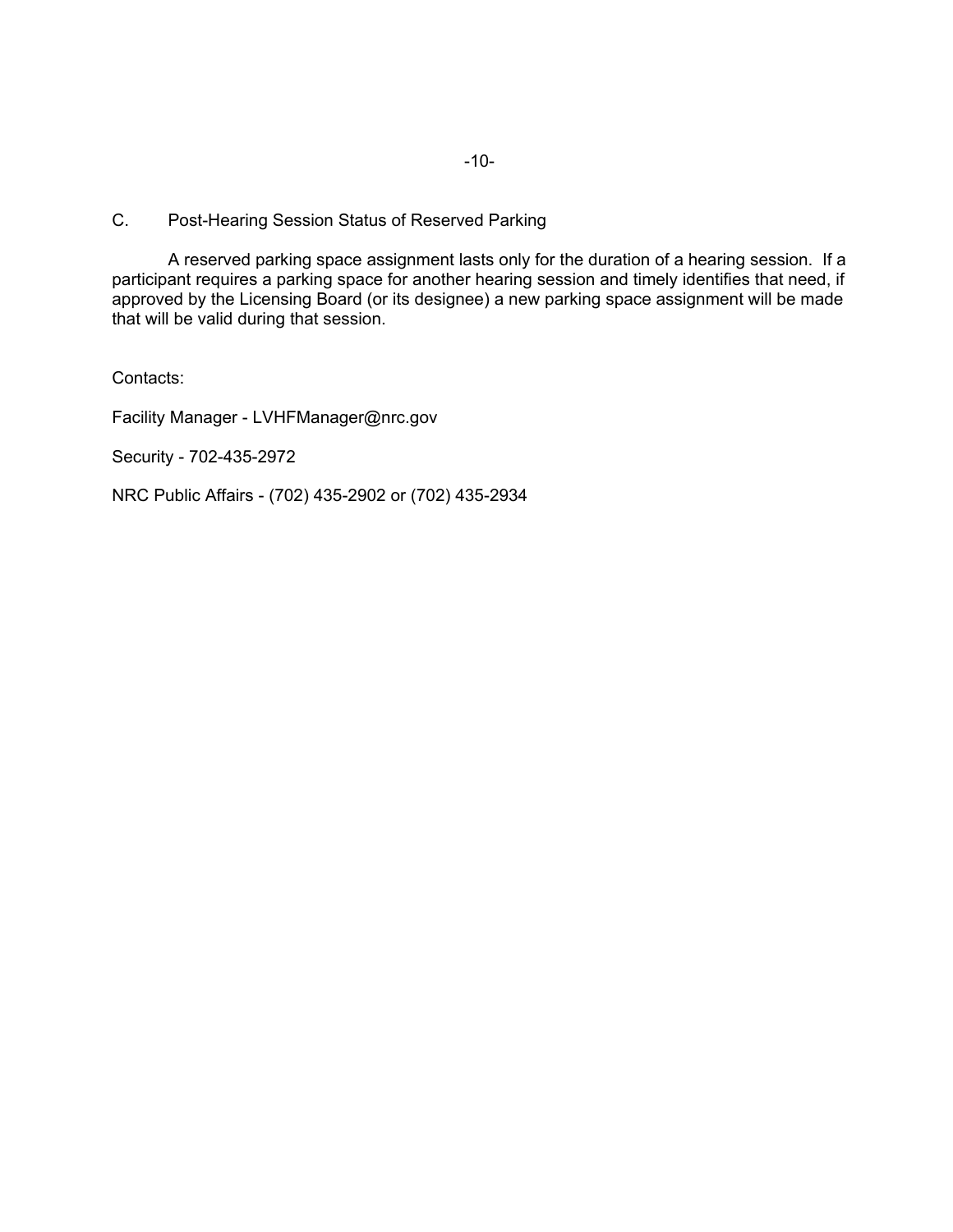## UNITED STATES OF AMERICA NUCLEAR REGULATORY COMMISSION

In the Matter of (1)

 $)$ U.S. DEPARTMENT OF ENERGY (D.S. DOCKet No. 63-001-HLW

 $)$ 

 $)$ (High-Level Waste Repository) )

# CERTIFICATE OF SERVICE

I hereby certify that copies of the foregoing ORDER (Terms, Logistics, and Questions for Oral Argument), dated March 18, 2009, have been served upon the following persons by Electronic Information Exchange.

U.S. Nuclear Regulatory Commission Atomic Safety and Licensing Board (ASLBP) Mail Stop T-3F23 Washington, DC 20555-0001

**CAB 01** William J. Froehlich, Chair Administrative Judge wjf1@nrc.gov

Thomas S. Moore Administrative Judge tsm2@nrc.gov

Richard E. Wardwell Administrative Judge rew@nrc.gov

**CAB 02** Michael M. Gibson, Chair Administrative Judge mmg3@nrc.gov

Alan S. Rosenthal Administrative Judge axr@nrc.gov rsnthl@verizon.net

Nicholas G. Trikouros Administrative Judge ngt@nrc.gov

**CAB 03** Paul S. Ryerson, Chair Administrative Judge psr1@nrc.gov

Michael C. Farrar Administrative Judge mcf@nrc.gov

Mark O. Barnett Administrative Judge mob1@nrc.gov or mark.barnett@nrc.gov ASLBP (continued)

Anthony C. Eitreim, Esq., Chief Counsel ace1@nrc.gov Daniel J. Graser, LSN Administrator dig2@nrc.gov Zachary Kahn, Law Clerk zxk1@nrc.gov Erica LaPlante, Law Clerk eal1@nrc.gov Matthew Rotman, Law Clerk matthew.rotman@nrc.gov Lauren Bregman, Law Clerk lrb1@nrc.gov Joseph Deucher jhd@nrc.gov Andrew Welkie axw5@nrc.gov Jack Whetstine jgw@nrc.gov Patricia Harich patricia.harich@nrc.gov Sara Culler sara.culler@nrc.gov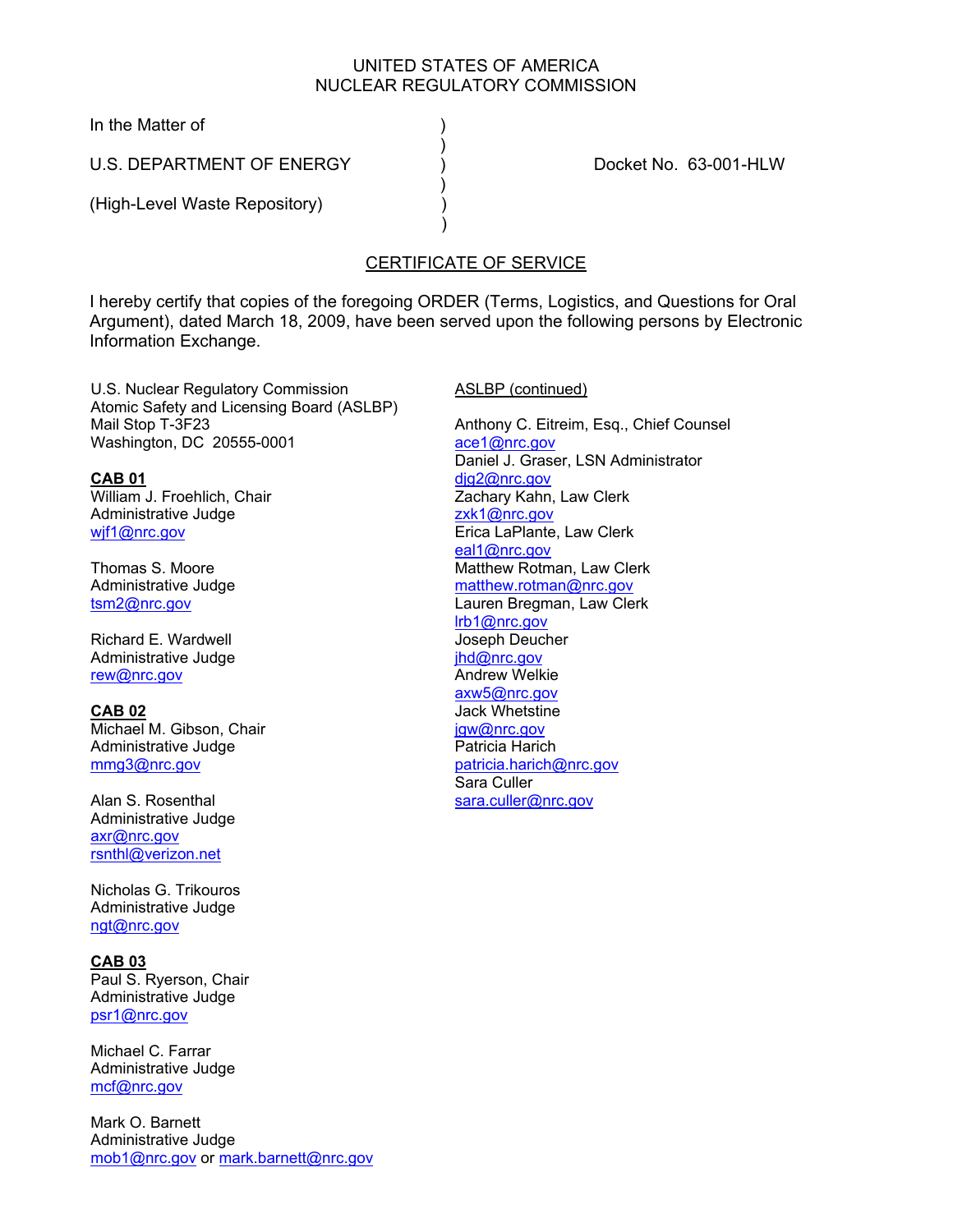U.S. Nuclear Regulatory Commission Office of the Secretary of the Commission Mail Stop O-16C1 Washington, DC 20555-0001 Hearing Docket hearingdocket@nrc.gov

U.S. Department of Energy Office of General Counsel 1000 Independence Avenue S.W. Washington, DC 20585 Martha S. Crosland, Esq. martha.crosland@hq.doe.gov Nicholas P. DiNunzio, Esq. nick.dinunzio@rw.doe.gov James Bennett McRae ben.mcrae@hq.doe.gov Cyrus Nezhad, Esq. cyrus.nezhad@hq.doe.gov Christina C. Pak, Esq. christina.pak@hq.doe.gov

U.S. Nuclear Regulatory Commission Office of Commission Appellate Adjudication Mail Stop O-16C1 Washington, DC 20555-0001 OCAA Mail Center ocaamail@nrc.gov

U.S. Nuclear Regulatory Commission Office of the General Counsel Mail Stop O-15D21 Washington, DC 20555-0001 Marian L. Zobler, Esq. mlz@nrc.gov Mitzi A. Young, Esq. may@nrc.gov Margaret J. Bupp, Esq. mjb5@nrc.gov Karin Francis, Paralegal kfx4@nrc.gov Daniel H. Fruchter, Esq. daniel.fruchter@nrc.gov Joseph S. Gilman, Paralegal jsg1@nrc.gov Daniel W. Lenehan, Esq. dwl2@nrc.gov Kevin C. Roach, Esq. kevin.roach@nrc.gov Andrea L. Silvia, Esq. alc1@nrc.gov OGC Mail Center OGCMailCenter@nrc.gov

For the U.S. Department of Energy Office of Counsel, Naval Sea Systems Command Nuclear Propulsion Program 1333 Isaac Hull Avenue, SE Washington Navy Yard, Building 197 Washington, DC 20376 Frank A. Putzu, Esq. frank.putzu@navy.mil

U.S. Department of Energy Office of General Counsel 1551 Hillshire Drive Las Vegas, NV 89134-6321 George W. Hellstrom, Esq. george.hellstrom@ymp.gov Jocelyn M. Gutierrez, Esq. jocelyn.gutierrez@ymp.gov Josephine L. Sommer, Paralegal josephine.sommer@ymp.gov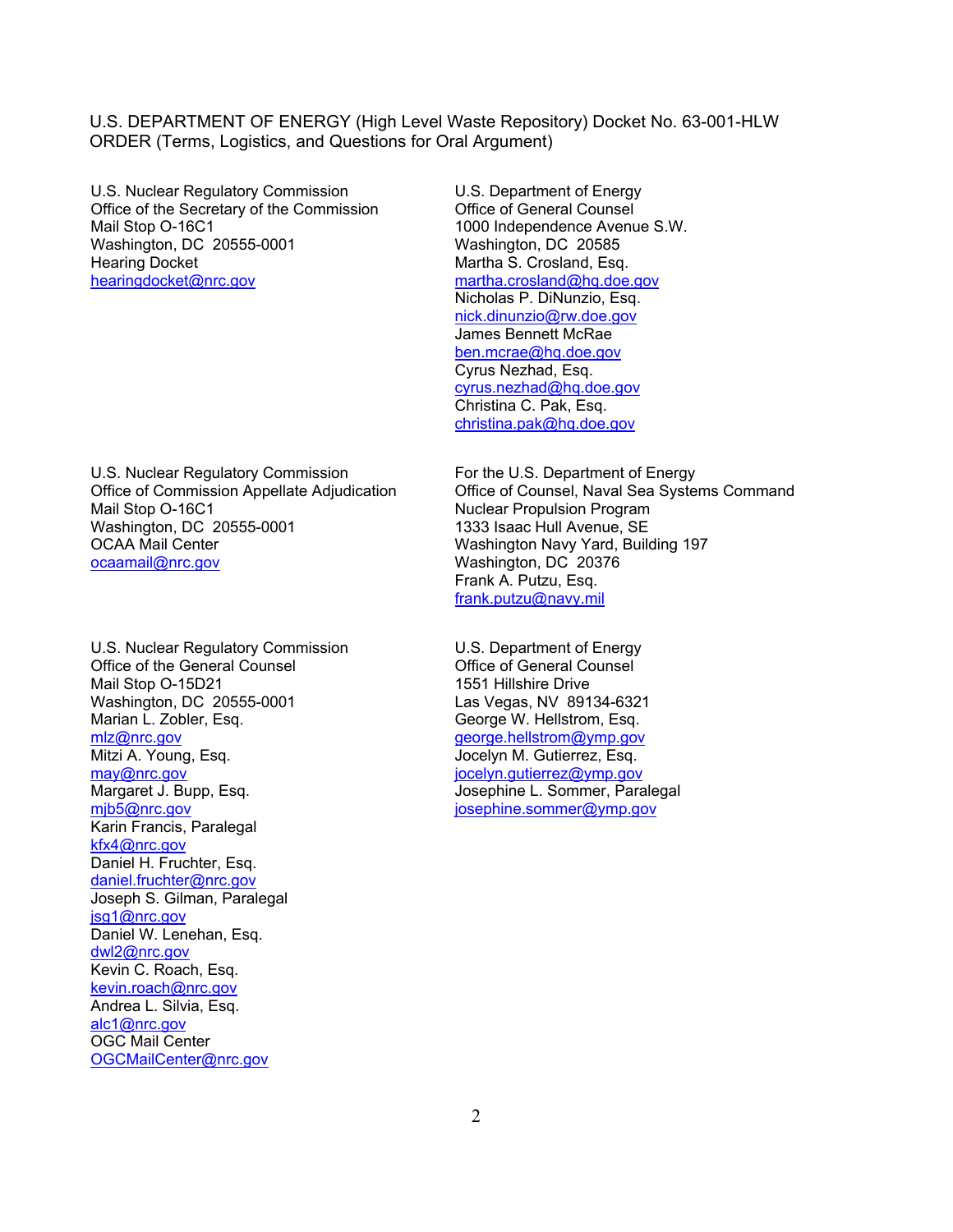For the U.S. Department of Energy Bechtel-SAIC Yucca Mountain Project Licensing Group 1251 Center Crossing Road, M/S 423 Las Vegas, NV 89144 Jeffrey Kriner, Regulatory Programs jeffrey\_kriner@ymp.gov Stephen J. Cereghino, Licensing/Nucl Safety stephen\_cereghino@ymp.gov

For the U.S. Department of Energy Talisman International, LLC 1000 Potomac St., NW, Suite 300 Washington, DC 20007 Patricia Larimore, Senior Paralegal plarimore@talisman-intl.com

Counsel for the U.S. Department of Energy Morgan, Lewis & Bockius LLP 1111 Pennsylvania Ave., NW Washington, DC 20004 Clifford W. Cooper, Paralegal ccooper@morganlewis.com Lewis M. Csedrik, Associate lcsedrik@morganlewis.com Jay M. Gutierrez, Esq. jgutierrez@morganlewis.com Charles B. Moldenhauer, Associate cmoldenhauer@morganlewis.com Brian P. Oldham, Associate boldham@morganlewis.com Thomas D. Poindexter, Esq. tpoindexter@morganlewis.com Alex S. Polonsky, Esq. apolonsky@morganlewis.com Thomas A. Schmutz, Esq. tschmutz@morganlewis.com Donald J. Silverman, Esq. dsilverman@morganlewis.com Shannon Staton, Legal Secretary sstaton@morganlewis.com Annette M. White, Associate Annette.white@morganlewis.com Paul J. Zaffuts, Esq. pzaffuts@morganlewis.com

For the U.S. Department of Energy Bechtel-SAIC Yucca Mountain Project Licensing Group 6000 Executive Boulevard, Suite 608 North Bethesda, MD 20852 Edward Borella, Sr Staff, Licensing/Nuclear Safety edward\_borella@ymp.gov Danny R. Howard, Sr. Licensing Engineer danny\_howard@ymp.gov

Counsel for the U.S. Department of Energy Hunton & Williams LLP Riverfront Plaza, East Tower 951 East Byrd Street Richmond, VA 23219 Kelly L. Faglioni, Esq. kfaglioni@hunton.com Donald P. Irwin, Esq. dirwin@hunton.com Michael R. Shebelskie, Esq. mshebelskie@hunton.com Patricia Slayton, Senior Paralegal pslayton@hunton.com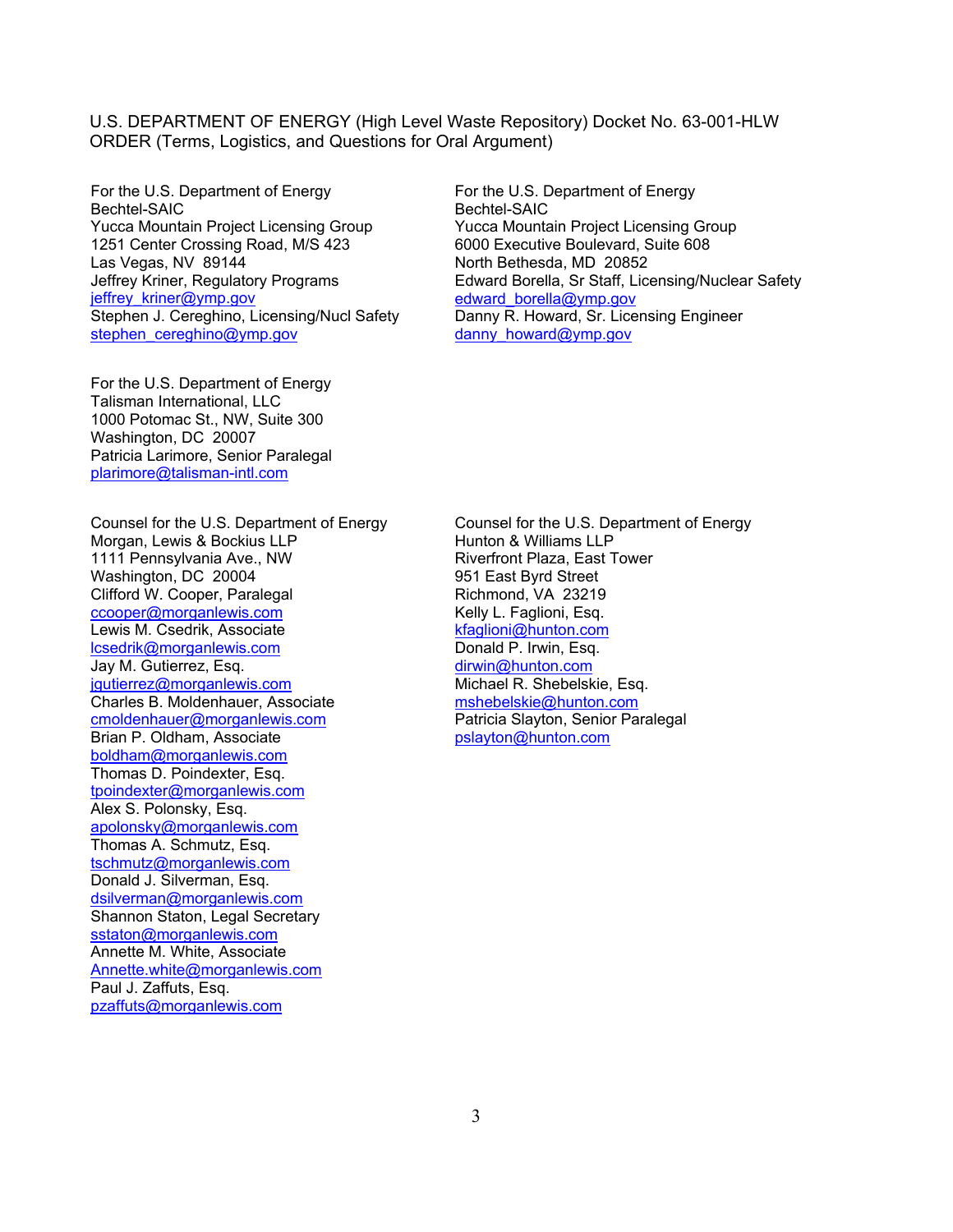Counsel for the State of Nevada Egan, Fitzpatrick & Malsch, PLLC 1750 K Street, NW, Suite 350 Washington, DC 20006 Martin G. Malsch, Esq. mmalsch@nuclearlawyer.com Susan Montesi: smontesi@nuclearlawyer.com

Nevada Agency for Nuclear Projects Nuclear Waste Project Office 1761 East College Parkway, Suite 118 Carson City, NV 89706 Steve Frishman, Tech. Policy Coordinator steve.frishman@gmail.com Susan Lynch, Administrator of Technical Prgms szeee@nuc.state.nv.us

Counsel for Lincoln County, Nevada Carter Ledyard & Milburn, LLP 1401 Eye Street, N.W., Suite 300 Washington, DC 20005 Barry S. Neuman, Esq. neuman@clm.com

Counsel for Lincoln County, Nevada 1100 S. Tenth Street Las Vegas, NV 89017 Bret Whipple, Esq. baileys@lcturbonet.com bretwhipple@nomademail.com

Lincoln County Nuclear Oversight Program P.O. Box 1068 Caliente, NV 89008 Connie Simkins, Coordinator jcciac@co.lincoln.nv.us

Counsel for Nye County, Nevada Ackerman Senterfitt 801 Pennsylvania Avenue, NW, #600 Washington, DC 20004 Robert Andersen, Esq. robert.andersen@akerman.com

Counsel for the State of Nevada Egan, Fitzpatrick & Malsch, PLLC 12500 San Pedro Avenue, Suite 555 San Antonio, TX 78216 Charles J. Fitzpatrick, Esq. cfitzpatrick@nuclearlawyer.com John W. Lawrence, Esq. jlawrence@nuclearlawyer.com Laurie Borski, Paralegal lborski@nuclearlawyer.com

Bureau of Government Affairs Nevada Attorney General 100 N. Carson Street Carson City, NV 89701 Marta Adams, Chief Deputy Attorney General madams@ag.nv.gov

Counsel for Lincoln County, Nevada Carter Ledyard & Milburn, LLP 2 Wall Street New York, NY 10005 Ethan I. Strell, Esq. strell@clm.com

Lincoln County District Attorney P. O. Box 60 Pioche, NV 89403 Gregory Barlow, Esq. lcda@lcturbonet.com

For Lincoln County, Nevada Intertech Services Corporation PO Box 2008 Carson City, NV 89702 Mike Baughman, Consultant bigboff@aol.com

Counsel for Nye County, Nevada 530 Farrington Court Las Vegas, NV 89123 Jeffrey VanNiel, Esq. nbrjdvn@gmail.com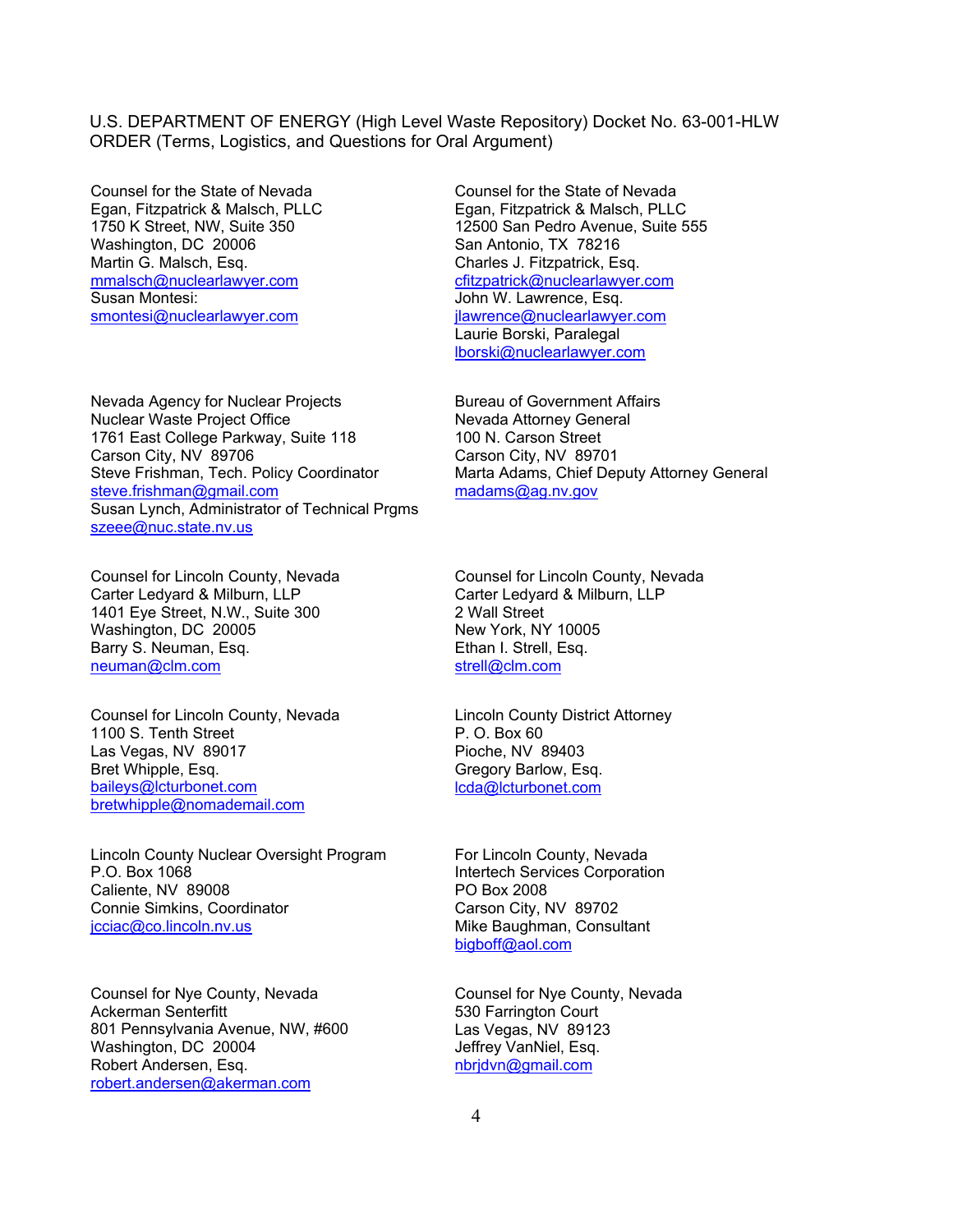Nye County Regulatory/Licensing Advisor 18160 Cottonwood Rd. #265 Sunriver, OR 97707 Malachy Murphy, Esq. mrmurphy@chamberscable.com

Clark County, Nevada 500 S. Grand Central Parkway Las Vegas, NV 98155 Elizabeth A. Vibert, Deputy District Attorney Elizabeth.Vibert@ccdanv.com Phil Klevorick, Sr. Mgmt Analyst klevorick@co.clark.nv.us

Counsel for Clark County, Nevada Jennings, Strouss & Salmon 1700 Pennsylvania Avenue, NW, Suite 500 Washington, DC 20006-4725 Elene Belte, Legal Secretary ebelete@jsslaw.com Alan I. Robbins, Esq. arobbins@jsslaw.com Debra D. Roby, Esq. droby@jsslaw.com

Counsel for Eureka County, Nevada Harmon, Curran, Speilberg & Eisenberg, LLP 1726 M. Street N.W., Suite 600 Washington, DC 20036 Diane Curran, Esq. dcurran@harmoncurran.com Matthew Fraser, Law Clerk mfraser@harmoncurran.com

Nuclear Waste Advisory for Eureka County, Nevada 1983 Maison Way Carson City, NV 89703 Abigail Johnson, Consultant eurekanrc@gmail.com

Nye County Nuclear Waste Repository Project Office (NWRPO) 1210 E. Basin Road, #6 Pahrump, NV 89060 Sherry Dudley, Admin. Technical Coordinator sdudley@co.nye.nv.us Zoie Choate, Secretary zchoate@co.nye.nv.us

Counsel for Clark County, Nevada Jennings, Strouss & Salmon 8330 W. Sahara Avenue, #290 Las Vegas, NV 89117 Bryce Loveland, Esq. bloveland@jsslaw.com

Eureka County, Nevada Office of the District Attorney 701 S. Main Street, Box 190 Eureka, NV 89316-0190 Theodore Beutel, District Attorney tbeutel.ecda@eurekanv.org

Eureka County Public Works PO Box 714 Eureka, NV 89316 Ronald Damele, Director rdamele@eurekanv.org

For Eureka County, Nevada NWOP Consulting, Inc. 1705 Wildcat Lane Ogden, UT 84403 Loreen Pitchford, Consultant lpitchford@comcast.net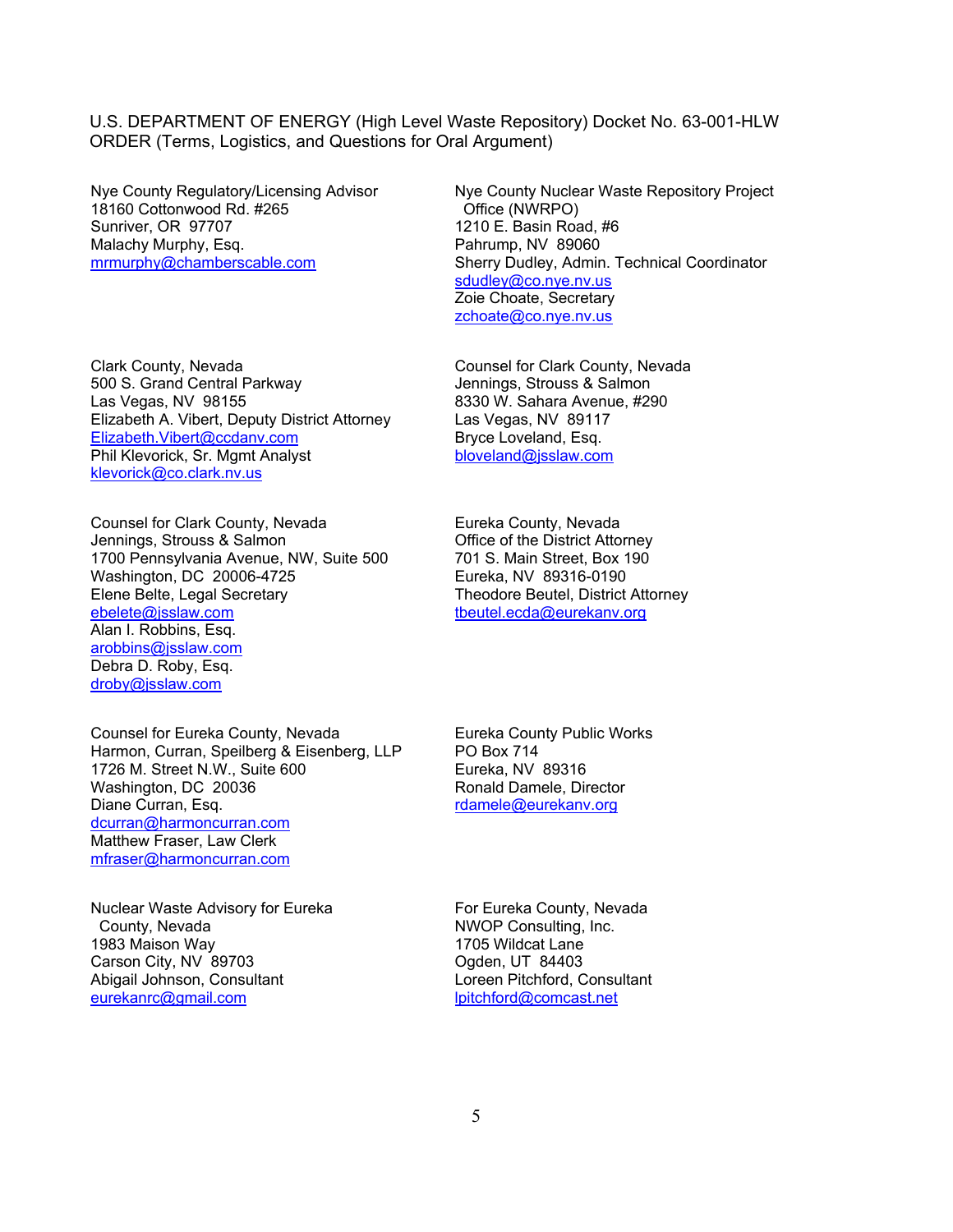Counsel for Churchill, Esmeralda, Lander, and Mineral Counties, Nevada Armstrong Teasdale, LLP 1975 Village Center Circle, Suite 140 Las Vegas, NV 89134-6237 Robert F. List, Esq. rlist@armstrongteasdale.com Jennifer A. Gores, Esq. jgores@armstrongteasdale.com

White Pine County, Nevada Office of the District Attorney 801 Clark Street, #3 Ely, NV 89301 Richard Sears, District Attorney rwsears@wpcde.org

For White Pine County, Nevada Intertech Services Corporation PO Box 2008 Carson City, NV 89702 Mike Baughman, Consultant bigboff@aol.com

Counsel for Inyo County, California Greg James, Attorney at Law 710 Autumn Leaves Circle Bishop, CA 93514 Greg James, Esq. E-Mail: gljames@earthlink.net

California Department of Justice Office of the Attorney General 1300 I Street P.O. Box 944255 Sacramento, CA 94244-2550 Susan Durbin, Deputy Attorney General susan.durbin@doj.ca.gov Michele Mercado, Analyst michele.Mercado@doj.ca.gov

California Department of Justice 300 S. Spring Street, Suite 1702 Los Angeles, CA 90013 Brian Hembacher, Deputy Attorney General brian.hembacher@doj.ca.gov

Esmeralda County Repository Oversight Program-Yucca Mountain Project PO Box 490 Goldfield, NV 89013 Edwin Mueller, Director muellered@msn.com

White Pine County Nuclear Waste Project Office 959 Campton Street Ely, NV 89301 Mike Simon, Director wpnucwst1@mwpower.net

Counsel for Caliente Hot Springs Resort LLC John H. Huston, Attorney at Law 6772 Running Colors Avenue Las Vegas, NV 89131 John H. Huston, Esq. johnhhuston@gmail.com

Inyo County Yucca Mountain Repository Assessment Office P. O. Box 367 Independence, CA 93526-0367 Alisa M. Lembke, Project Analyst alembke@inyocounty.us

California Department of Justice Office of the Attorney General 1515 Clay Street, 20<sup>th</sup> Floor P.O. Box 70550 Oakland, CA 94612-0550 Timothy E. Sullivan, Deputy Attorney General timothy.Sullivan@doj.ca.gov

California Energy Commission 1516 Ninth Street Sacramento, CA 95814 Kevin, W. Bell, Senior Staff Counsel kwbell@energy.state.ca.us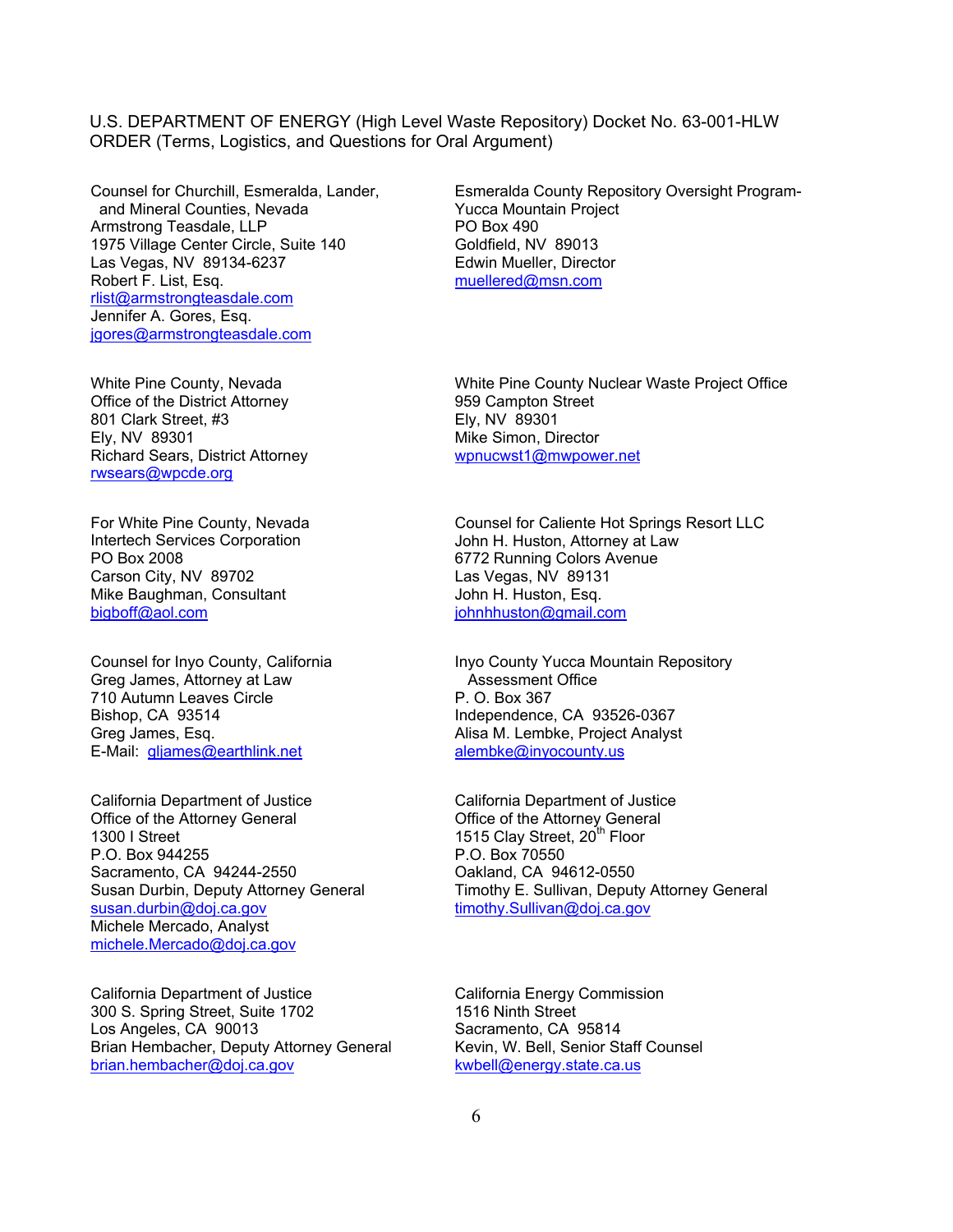Nuclear Energy Institute Office of the General Counsel 1776 I Street, NW Suite 400 Washington, DC 20006-3708 Ellen C. Ginsberg, General Counsel ecg@nei.org Michael A. Bauser, Deputy General Counsel mab@nei.org Anne W. Cottingham, Esq. awc@nei.org

Counsel for the Nuclear Energy Institute Winston & Strawn LLP 1700 K Street, N.W. Washington, DC 20006-3817 David A. Repka, Esq. drepka@winston.com William A. Horin, Esg. whorin@winston.com Rachel Miras-Wilson rwilson@winston.com Carlos L. Sisco, Senior Paralegal csisco@winston.com

Native Community Action Council P.O. Box 140 Baker, NV 89311 Ian Zabarte, Member of Board of Directors mrizabarte@gmail.com

Counsel for the Nuclear Energy Institute Pillsbury Winthrop Shaw Pittman LLP 2300 N Street, N.W. Washington, DC 20037-1122 Jay E. Silberg, Esq. jay.silberg@pillsburylaw.com Timothy J.V. Walsh, Esq. timothy.walsh@pillsburylaw.com Maria D. Webb, Senior Energy Legal Analyst maria.webb@pillsburylaw.com

Counsel for Timbisha Shoshone Tribe Fredericks, Peebles, & Morgan LLP 1001 Second St. Sacramento, CA 95814 Darcie L. Houck, Esq. dhouch@ndlaw.com John M. Peebles, Esq. jpeebles@ndlaw.com

Counsel for the Native Community Action Council Alexander, Berkey, Williams & Weathers LLP 2030 Addison Street, Suite 410 Berkeley, CA 94704 Curtis G. Berkey, Esq. cberkey@abwwlaw.com Rovianne A. Leigh, Esq. rleigh@abwwlaw.com Scott W. Williams, Esq. swilliams@abwwlaw.com

Timbisha Shoshone Yucca Mountain Oversight Program Non-Profit Corporation 3560 Savoy Boulevard Pahrump, NV 89601 Joe Kennedy, Executive Director joekennedy08@live.com Tameka Vazquez, Bookkeeper purpose\_driven12@yahoo.com